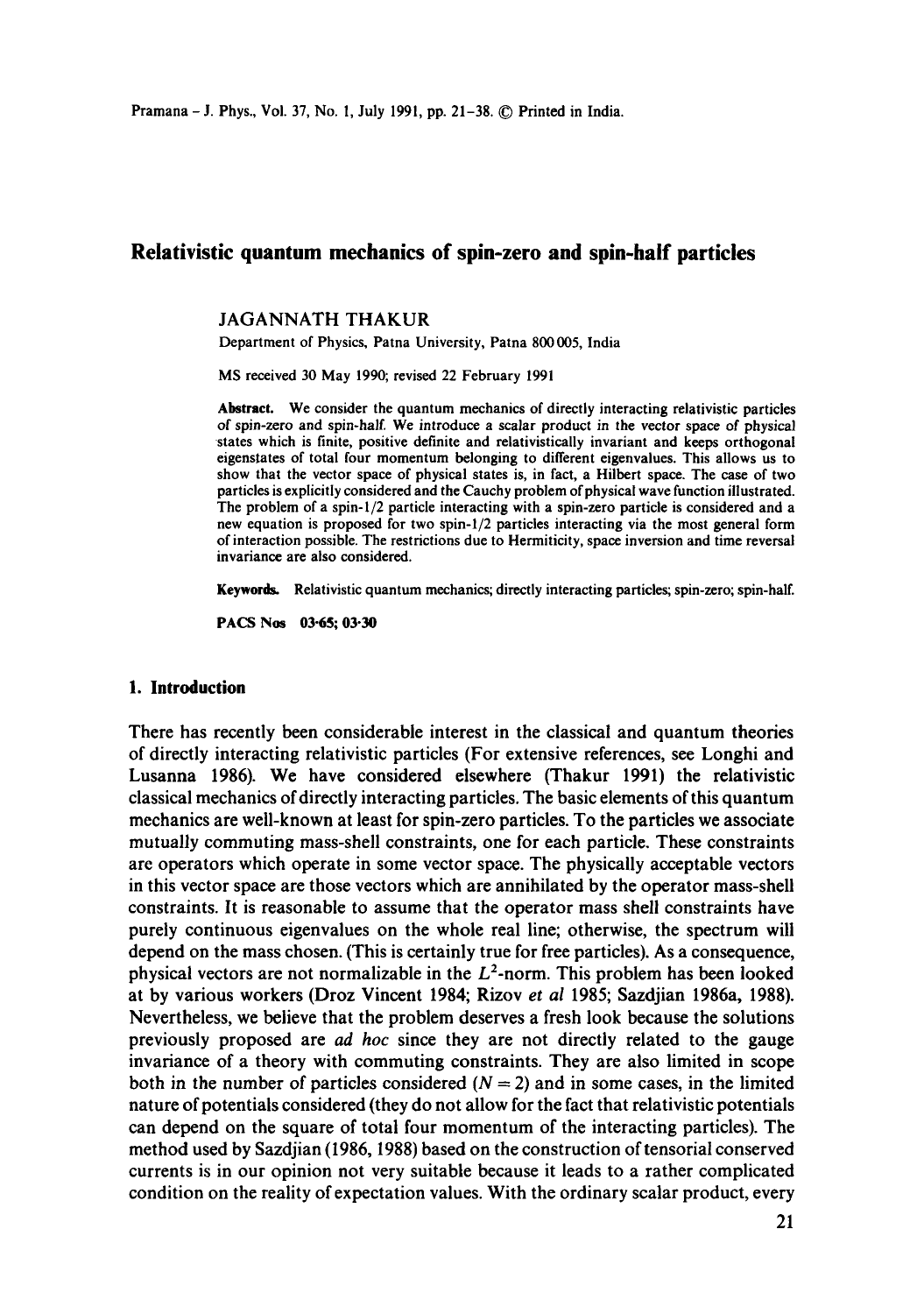# 22 *Jagannath Thakur*

Hermitian operator has a real expectation value. This is not true of the scalar product introduced by Sazdjian which, in addition, is not manifestly positive definite. We give a general way of constructing the vector space of physical states with a relativistically invariant, positive definite scalar product which is such that physical eigenstates of total four momentum with different eigenvalues are orthogonal despite the generality of potentials considered. Our method is analogous to the Faddeev-Popov trick (Faddeev and Popov 1967) of factoring out the integral over the gauge group in the path integral method. As a consequence, we are able to prove that the physical states constitute a Hilbert space with the scalar product we have considered. We construct the S-matrix in the "interaction picture" and show that a unitary S-matrix is obtained with a Hermitian interaction potential. It should, however, be pointed out that the S-matrix restricted to the sector of fixed number of particles need not be unitary since particles can be produced and annihilated. Our methods must be further generalized if one has to describe a regime where such processes are important.

We then consider the case of one spin-zero particle interacting with one spin-1/2 particle. This problem shows the difficulties in the treatment of spin. Even for free particles and even with an indefinite metric, the requirement of pseudohermiticity of Dirac-type constraints is incompatible with the requirement of a positive definite scalar product. We, therefore, propose that for spin- $1/2$  particles the square of Dirac type constraint be considered the generator of gauge group rather than the constraint itself. One amusing consequence of our construction is that there are no *zitterbewegung*  type effects for free particles. The constraint itself then restricts the initial states.

We then consider the case of two spin-l/2 particles. This problem has been considered by Crater and Van Alstine (Crater *et al* 1987, 1988) and by Sazdjian (Sazdjian 1986) but we believe that their construction is not general enough (Crater and Van Alstine are unable to accommodate sufficiently many form factors and Sazdjian is unable to accommodate strong compatibility that we prefer). Also the supersymmetric methods used by Crater and Van Alstine are perhaps unfamiliar in this context. In contrast, we use the ordinary operator algebra, and are able to construct the most general constraint possible and give conditions for Hermiticity, space inversion and time reversal invariance. One intriguing aspect of our construction is the emergence of everywhere bounded potentials signalled by the appearance of hyperbolic tangent in the form of the potential. In all this both gauge invariance and separability play a crucial role. The problem was considered earlier without separability (Thakur 1986). There is no question, however, that separability is a very desirable requirement.

The plan of the paper is the following. In  $\S 2$  we consider the quantum mechanics of spinless particles in direct interaction. The chief new element in this section is the definition of a scalar product of two physical state vectors which is positive definite, relativistically invariant and maintains the orthogonality of eigenstates of total four momentum belonging to different eigenvalues. In § 3 we consider the explicit form of the metric operator for the two-body case. In §4 we consider the Cauchy problem for two interacting particles (for simplicity we have only considered equal mass particles; the general case is analogous). In  $\S 5$  we construct the scattering matrix in the interaction representation. In  $\S 6$  we consider a spin-1/2 particle interacting with a spin-zero particle and in  $\S7$  we consider the problem of two spin-1/2 particles interacting via the most general two-body interaction possible subject to the usual discrete symmetries of space inversion and time reversal.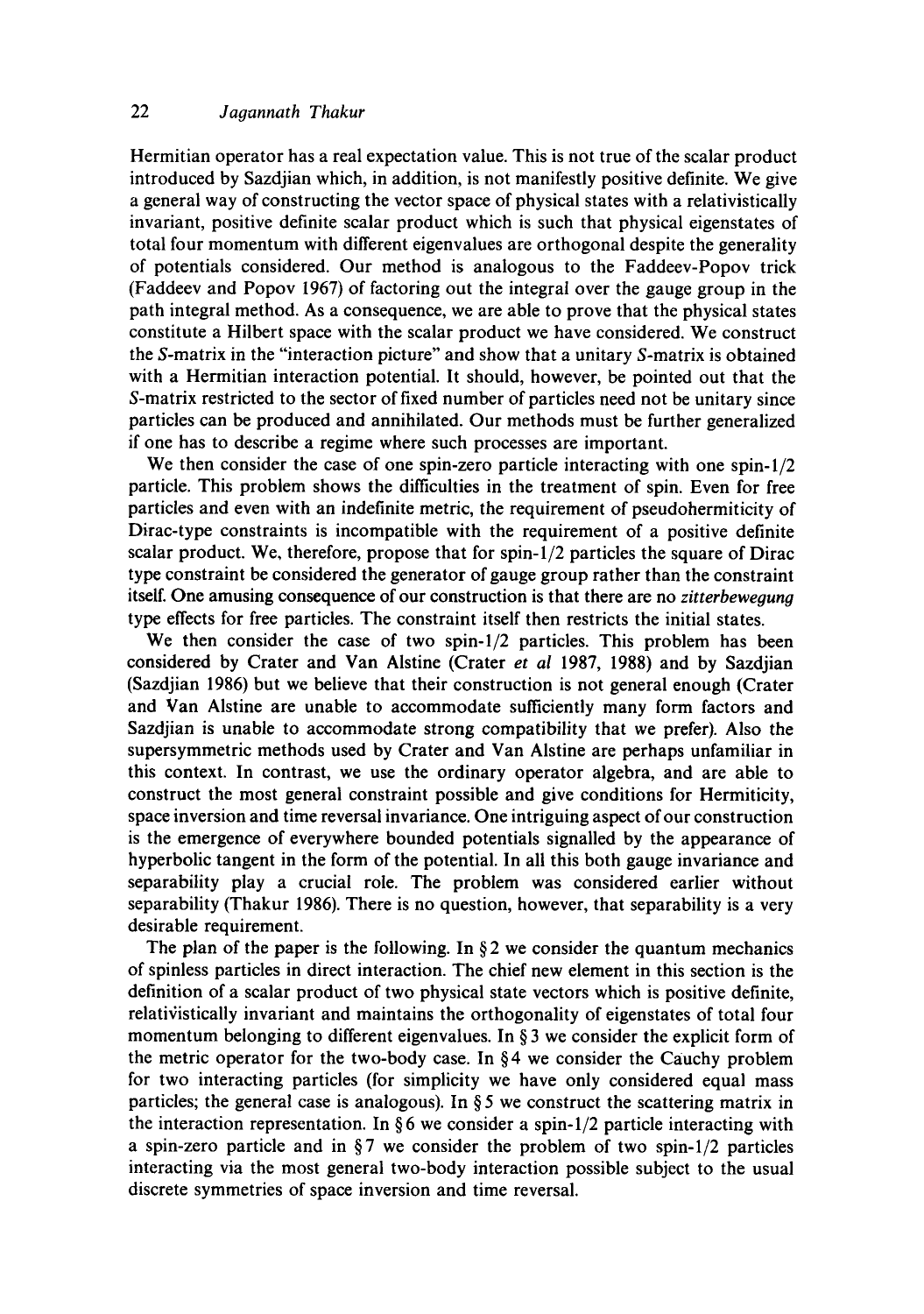Throughout this paper, we use time favoured metric  $(g^{\mu\nu} = \text{diag}(+, -, -, -))$ . The basic commutation relation is  $[q_a^{\mu}, p_b^{\nu}] = -i\delta_{ab}g^{\mu\nu}$ .

#### **2. Quantum mechanics of N spinless particles**

To quantize any classical system, we have to make the usual transition from classical dynamical variables to operators. To each particle we associate a Hermitian, Poincare invariant and separable mass-shell constraint operator  $K_a$ 

$$
K_a = m_a^2 - p_a^2 + V_a \tag{1}
$$

satisfying the commutation relation

$$
[K_a, K_b] = 0. \tag{2}
$$

It is assumed that the action of the constraints, and more particularly, of the potential  $V_a$  on the test functions belonging to  $S(R^{4N})$ , the space of infinitely differentiable functions of fast decrease, in known. Explicit solutions of (2) are known only for systems where each particle interacts with atmost one other particle (we call such systems monogamous). Some positivity constraints must also be imposed which ensure in the classical limit  $p_a^0 > 0$ ,  $p_a^2 > 0$  which in turn ensure  $P^2 > 0$ ,  $P^0 > 0$ . We shall confine ourselves to such solutions even though it is not yet clear to us as to how to state these constraints generally in the unambiguous language of operators. The constraint (1) is imposed on the physical states

$$
K_a \Psi = 0 \tag{3}
$$

in the sense that the ordinary scalar product

$$
(K_a \Phi, \Psi) = 0 \tag{4}
$$

for all  $\Phi \in S$ . The set of physical states would form a subspace H of the dual  $S^*$  of S consisting of all linear functionais on S. The acceptable solutions of (4) must further be restricted by the need for a probability interpretation. In other words, we would like to define a scalar product and hence a norm for H. This scalar product must be positive over H, be relativistically invariant and should keep orthogonal eigenstates of total four momentum belonging to different eigenvalues. For free particles, the mass shell constraint operator has purely continuous eigenvalues in the range  $-\infty$ to  $+\infty$  and we shall confine ourselves to those interaction potentials  $V_a$  which preserve this property of the mass shell constraint operator. Ordinary or  $L^2(R^{4N})$ norm of vectors  $\Psi$  satisfying (4) is then infinite ( $+\infty$  to be precise). It is convenient to think of the (ordinary) scalar product as the (ordinary) matrix element of the gauge invariant operator 1 (unity). We introduce the resolution of the identity *(with the operator*  $\theta$  *independent of the*  $\alpha$ *'s),* 

$$
\mathbb{1} = \int d\alpha_1 \cdots d\alpha_N \exp\bigg(i \sum_i \alpha_i K_i\bigg) \theta \exp\bigg(-i \sum_i \alpha_i K_i\bigg). \tag{5}
$$

(It is sufficient that this equation holds in the weak sense of matrix elements between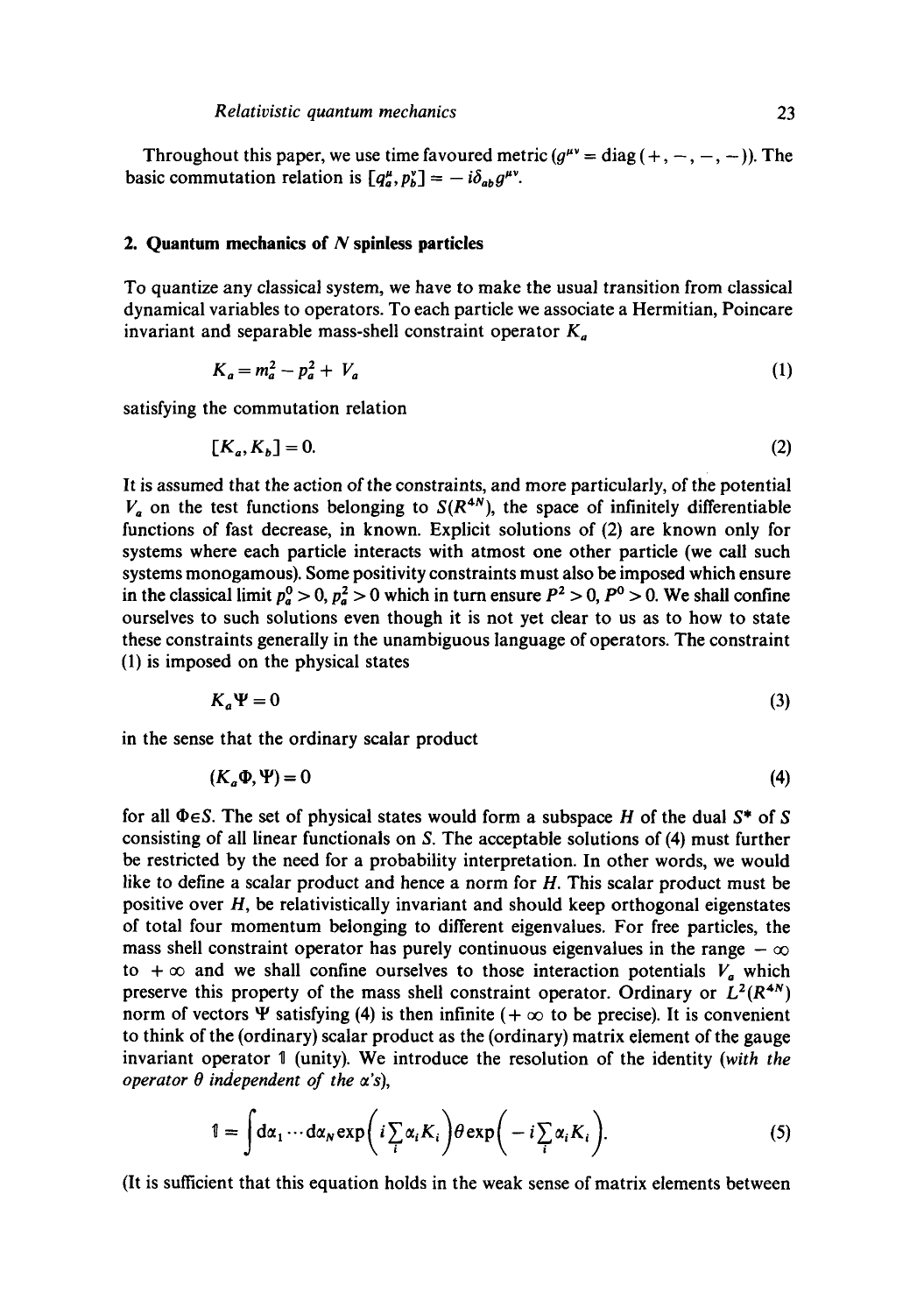physical states. We shall not need to define  $\theta$  for unphysical states). Then for physical states  $\Psi$ ,  $\Phi$  satisfying (3), we have

$$
(\Psi, \Phi) = \int d\alpha_1 \cdots d\alpha_N (\Psi, \theta \Phi). \tag{6}
$$

By assumption, the observables are all gauge invariant operators. Every gauge invariant observable has the form

$$
\hat{f} = \int d\alpha_1 \cdots d\alpha_N \exp\left(i \sum_i \alpha_i K_i\right) f \exp\left(-i \sum_i \alpha_i K_i\right) \tag{7}
$$

provided the integral exists. The matrix elements of  $\hat{f}$  then have the form

$$
(\Psi, \hat{f}\Phi) = \int d\alpha_1 \cdots d\alpha_N (\Psi, f\Phi). \tag{8}
$$

Now, the observable quantities always involve ratios of matrix elements. For instance, for calculating the expectation value of  $\hat{f}$  we need  $(\Psi, \hat{f}\Psi)/( \Psi, \Psi)$ ; for calculating transition matrix we need

$$
(\Psi, \hat{f}\Phi)/[(\Psi, \Psi)(\Phi, \Phi)]^{\frac{1}{2}}.
$$
\n(9)

These expressions are ill-defined because both the numerator and denominator diverge. We shall interpret them by using (6) and (8) and cancelling the infinite factor  $\int d\alpha_1 \cdots d\alpha_N$ . This leads to the definition of H as the set of states satisfying (3) for which

$$
((\Psi, \Psi)) \equiv (\Psi, \theta \Psi) < \infty. \tag{10}
$$

It is easy to understand why this scalar product defines a positive definite norm over H. If the physical norm  $((\Psi, \Psi))$  were zero, the mathematical norm  $(\Psi, \Psi)$  would also be zero and this will imply that  $\Psi$  is a null vector. Similarly a negative value for  $(\Psi,\theta\Psi)$  would mean that  $(\Psi,\Psi)$  is minus infinity which is absurd. We can also show the positive definite nature of (( $\Psi$ ,  $\Psi$ )) directly. Introduce a basis  $|\lambda_1 \cdots \lambda_N; \omega\rangle$  labelled by the eigenvalues of  $K_a$  and other necessary operators  $\Omega$  which commute with  $K_a$ and among themselves. Equation (5) can then be written as

$$
(2\pi)^N \delta(\lambda'_1 - \lambda_1) \cdots \delta(\lambda'_N - \lambda_N) \langle \lambda_1 \cdots \lambda_N, \omega' | \theta | \lambda_1 \cdots \lambda_N, \omega \rangle
$$
  
=  $\delta(\lambda'_1 - \lambda_1) \cdots \delta(\lambda'_N - \lambda_N) \delta(\omega', \omega).$  (11)

This gives on factoring out the delta functions

$$
\langle \lambda_1 \cdots \lambda_N, \omega' | \theta | \lambda_1 \cdots \lambda_N, \omega \rangle = (2\pi)^{-N} \delta(\omega', \omega).
$$
 (12)

Now let

$$
|\Psi\rangle = \int c(\omega)|0;\omega\rangle, \quad |\Phi\rangle = \int d(\omega)|0;\omega\rangle. \tag{13}
$$

Then

$$
(\Psi, \theta \Phi) = \int (2\pi)^{-N} c^*(\omega) d(\omega)
$$
 (14)

and this leads to positive definite norm for physical states. Another desirable property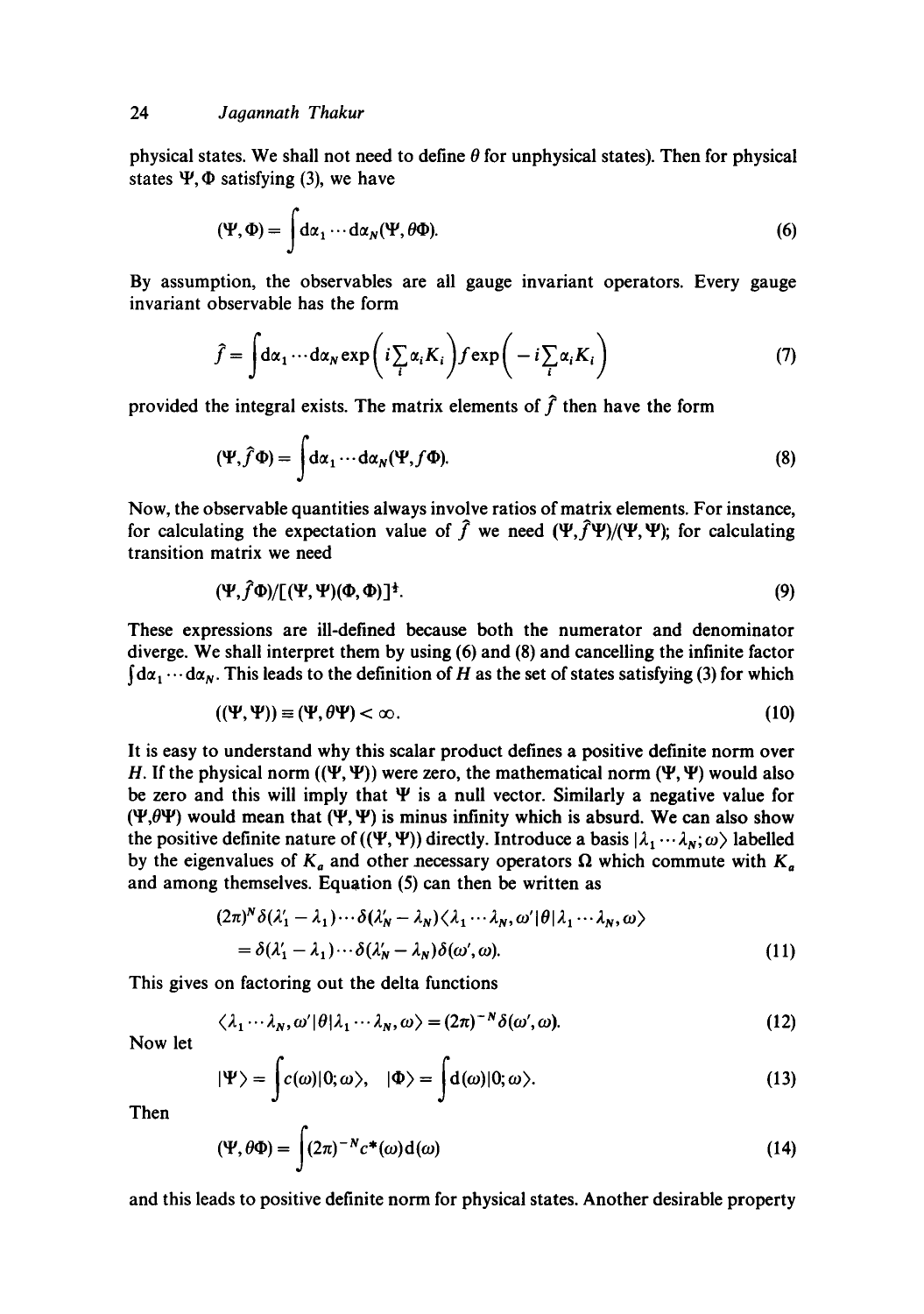of H is completeness and we would like to indicate the proof of completeness of H. Let  $\Psi_n$  be a strongly Cauchy sequence of physical vectors in H in the norm of (10):

$$
\lim_{n,m \to \infty} (\Psi_n - \Psi_m, \theta(\Psi_n - \Psi_m)) = 0 \tag{15}
$$

which implies

$$
\lim_{n,m \to \infty} (\Psi_n - \Psi_m) = \text{null vector} \tag{16}
$$

and hence  $\Psi_n$  is also a weak Cauchy sequence in  $S^*$ . By the completeness of  $S^*$ (Bohm, unpublished), there is a vector  $\Psi$  in  $S^*$  to which  $\Psi_n$  must converge. Also

$$
(K_i \Psi, f) = (\Psi, K_i f) = \lim_{n \to \infty} (\Psi_n, K_i f) = 0 \tag{17}
$$

for every  $f \in S$ , so  $\Psi$  satisfies (3). Finally,  $(\Psi_m, \theta \Psi_n)$  is easily shown to converge to  $(\Psi, \theta \Psi)$  and since the former is bounded by uniform boundedness principle (Amrein *et al* 1977), the latter must also be bounded. These considerations show that H is, in fact, a Hilbert space.

Let us go back to (5) and discuss the question of uniqueness of  $\theta$  and the scalar product. It is easy to see that  $\theta$  is not unique. First we show that if  $Q_a$  are canonically conjugate to  $K_a$  with  $[Q_a, K_b] = i\delta_{ab}$  and  $[Q_a, Q_b] = 0$  then

$$
\theta = \delta(Q_1) \cdots \delta(Q_N) \tag{18}
$$

is a standard solution. As can be checked, this is consistent with (5) because  $exp(i\alpha_1 K_1)\delta(Q_1)exp(-i\alpha_1 K_1)=\delta(Q_1 +\alpha_1)$  and  $\int \delta(Q_1 +\alpha_1)d\alpha_1 = 1$ . A trickier problem is the need to reconcile  $K_i|\psi\rangle = 0$  and  $[Q_a, K_b] = i\delta_{ab}$  with  $\langle \psi | [Q_a, K_b] | \psi \rangle =$ 0(?) that one obtains by naively treating  $K_b$  as a Hermitian operator. The partial integration needed to verify  $(\Psi, K_a Q_a \Psi) = (K_a \Psi, Q_a \Psi)$  leaves out an infinite integrated part and is illegitimate. Nevertheless it is permissible to treat  $exp(i\Sigma_i\alpha_iK_i)$  as a unitary operator and go from (5) to (6) because in this the integrated part will vanish since  $\theta$  is localized in  $Q_a$ . Delicacy is called for when using these unbounded operators and we have usually checked our results in special cases. To generate more general solutions we notice that we have a whole class of solutions  $\theta(f)$  given by

$$
\theta(f) = \int_{-\infty}^{\infty} d\beta_1 \cdots d\beta_N f(\beta_1 \cdots \beta_N) \exp\left(i \sum_i \beta_i K_i\right) \theta \exp\left(-i \sum_i \beta_i K_i\right) \tag{19}
$$

provided only

$$
\int_{-\infty}^{\infty} d\beta_1 \cdots d\beta_N f(\beta_1 \cdots \beta_N) = 1.
$$
 (19a)

The validity of (19) is easily checked by a shift of integration variable  $\alpha_i \rightarrow \alpha_i + \beta_i$ . However,  $\theta(f)$  defines the same scalar product as  $\theta$  for physical states as is easily checked. For this reason it is not necessary to worry about the separability of  $\theta$ . It is also seen that if  $\theta$  is one solution then so is

$$
\theta' = U^{\dagger}(a,\Lambda)\theta\,U(a,\Lambda) \tag{20}
$$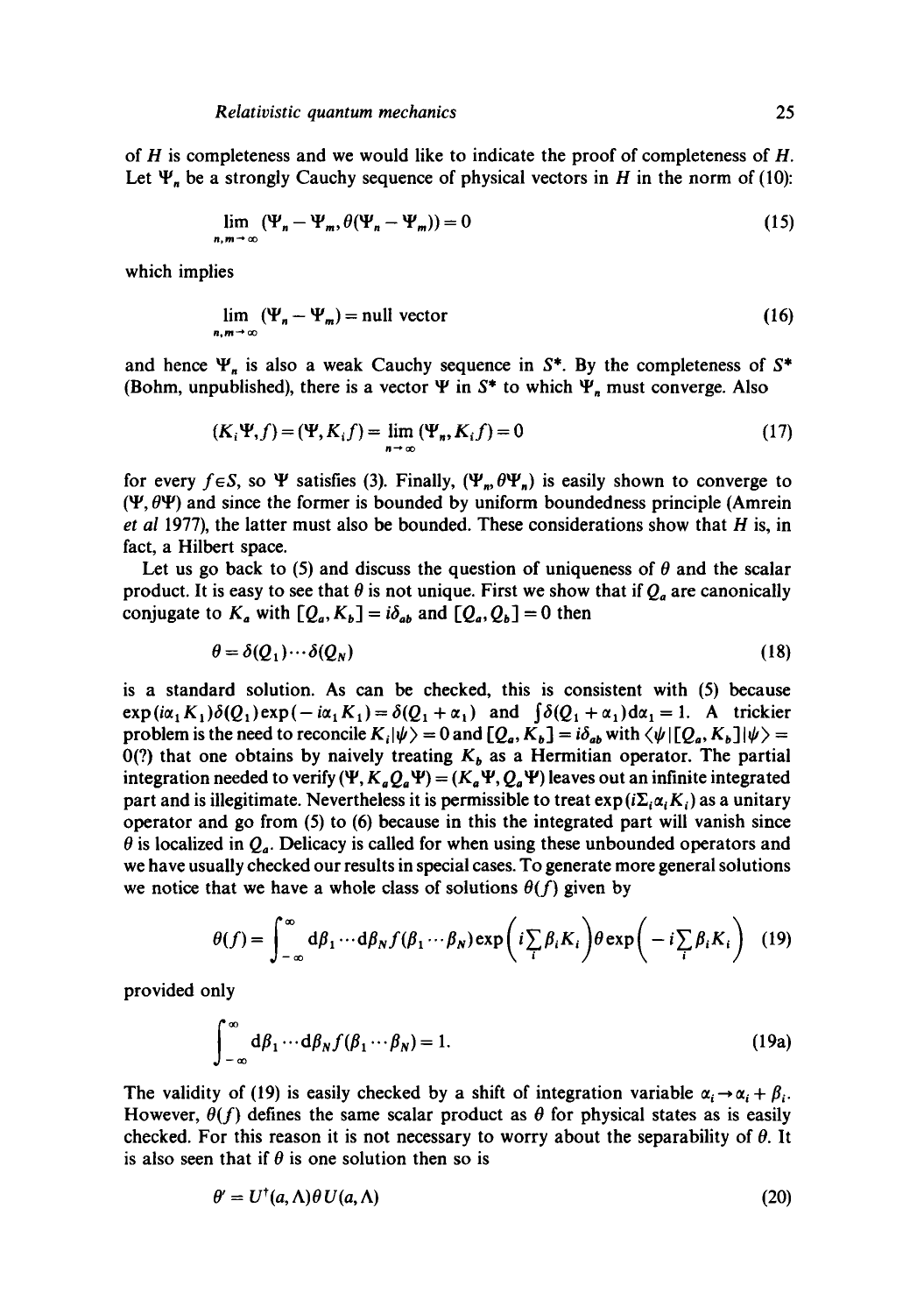because of the Poincare invariance of mass shell constraints (1). Equation (20) implies

$$
(U\Psi, \theta U\Phi) = (\Psi, \theta\Phi) \tag{21}
$$

and expresses the relativistic invariance of the scalar product. As a consequence, if G is an infinitesimal generator of Poincare group

$$
(\Psi, [G, \theta]\Phi) = 0. \tag{22}
$$

Let  $G = \varepsilon_{\mu} P^{\mu}$  and  $\Psi$ ,  $\Phi$  be eigenstates of  $P^{\mu}$  belonging to different eigenvalues  $P^{\mu}$  and  $P_2^{\mu}$  respectively. Then

$$
(P_1^{\mu} - P_2^{\mu})(\Psi, \theta \Phi) = 0. \tag{23}
$$

If follows that

$$
(\Psi, \theta \Phi) \propto \delta(P_1 - P_2). \tag{24}
$$

This result is perfectly general and in deriving this *we have not assumed the potentials to be independent* of  $P^2$  (the square of the total four momentum).

### **3. Explicit form for the two-body case**

We consider two particles described by coordinates  $q_a^{\mu}$  and momenta  $p_a^{\mu}$ . We go to the centre of mass (CM) and relative variables defined by

$$
P = p_1 + p_2 \np = \beta p_1 - \alpha p_2, \ \alpha + \beta = 1 \nq = q_1 - q_2
$$
\n(25)

and a CM coordinate which we need not write down. Here  $\alpha$  is a function of  $P^2$  only. Explicitly, we choose (see below)

$$
\alpha = \frac{1}{2} \left( 1 + \frac{m_1^2 - m_2^2}{P^2} \right).
$$
 (26)

We consider the general two particle potential of the form

$$
V_a = V = V(P^2, p_T, q_T) \tag{27}
$$

where we have defined for any four vector, a,

$$
a_T = a - a \cdot \hat{P} \hat{P}
$$
 (28)

with  $\hat{P} = P/(P^2)^{1/2}$  being a unit four vector along the total four momentum. For potentials of the form (27), the difference of mass-shell constraints, eq **(1),** is independent of interaction and is proportional to  $p \cdot P$ . (This is the reason of the choice made in (26)). Our task then is to look for wavefunctions satisfying the constraints

$$
(-b(P2) - pT2 + V)\Psi = 0
$$
 (29)

$$
p \cdot \hat{P} \Psi = 0 \tag{30}
$$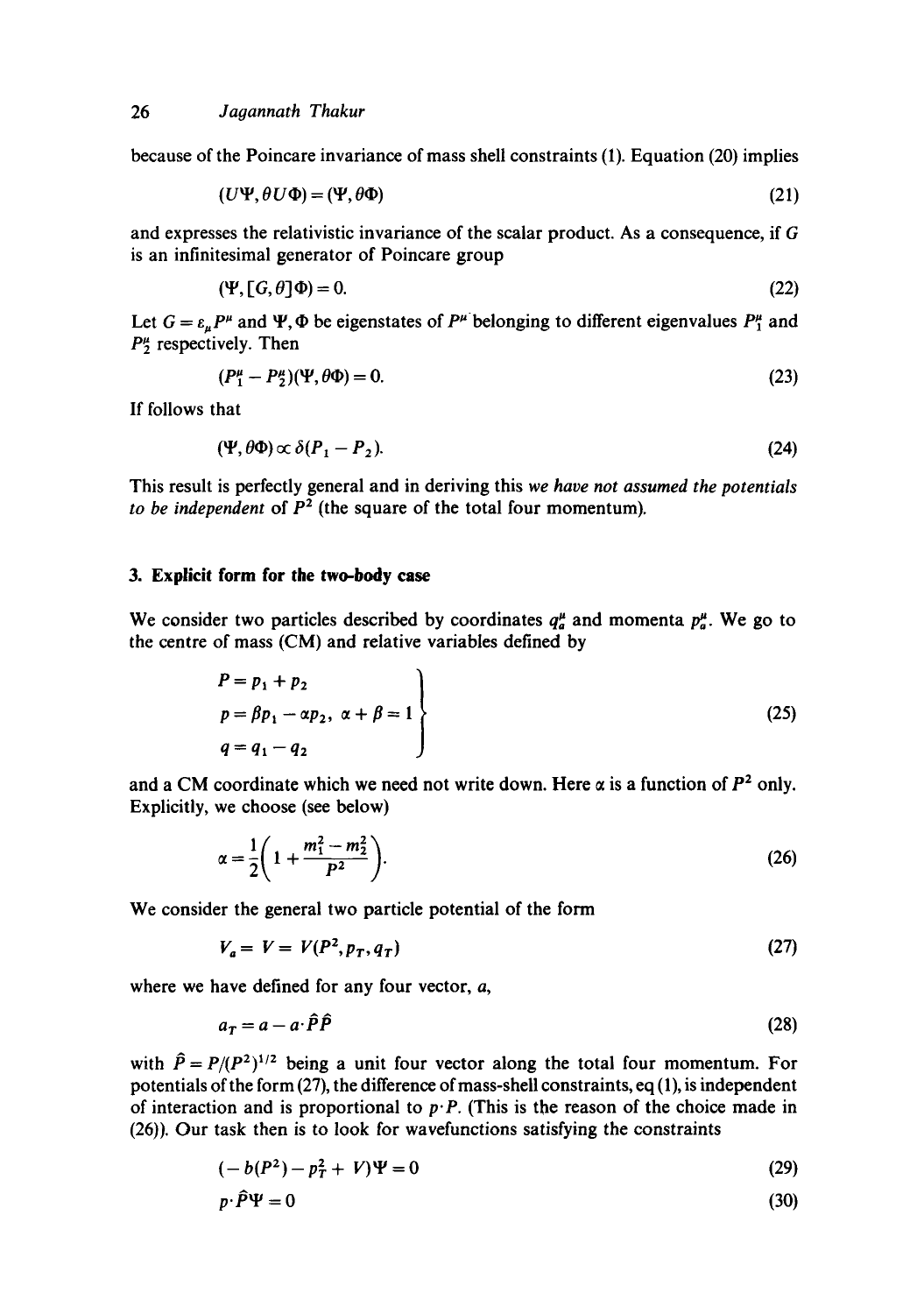where

$$
b(P2) = \frac{1}{4}P2 + \frac{(m_12 - m_22)2}{4P2} - \frac{m_12 + m_22}{2}.
$$
 (31)

Let us introduce a complete orthonormal set of eigenfunctions of  $-p_T^2 + V$ . In the CM frame these eigenfunctions satisfy

$$
\left(\mathbf{p}^2 + V\right)\varphi_{nlm}^{P^2}(\mathbf{p}) = E_{nl}(P^2)\varphi_{nlm}^{P^2}(\mathbf{p})\tag{32}
$$

$$
\int \frac{\mathrm{d}^3 p}{(2\pi)^3} \varphi_{nlm}^{P^2}(\mathbf{p}) \varphi_{n'l'm'}^{P^2}(\mathbf{p}) = \delta_{nn'} \delta_{ll'} \delta_{mm'}
$$
\n(33)

$$
\sum_{nlm} \varphi_{nlm}^{P^2}(\mathbf{p}) \varphi_{nlm}^{P^2*}(\mathbf{p}') = (2\pi)^3 \delta(\mathbf{p} - \mathbf{p}'). \tag{34}
$$

We shall now construct an eigenfunction of  $-p_T^2 + V$  in an arbitrary frame using relativistically invariant construction. Let  $L(P, \tilde{P})$  be the standard boost operator from the CM frame where  $\hat{P}^{\mu} = ((P^2)^{1/2}, 0, 0, 0)$  to the actual frame where the total four momentum is  $P^{\mu}$ . Explicitly, L can be taken as (Longhi and Lusanna 1986)

$$
L_v^{\mu} = \delta_v^{\mu} + 2 \frac{P^{\mu} \ddot{P}_v}{M^2} - \frac{(P^{\mu} + \ddot{P}^{\mu})(P_v + \ddot{P}_v)}{(P \cdot \dot{P} + \ddot{P}^2)}
$$
(35)

where  $M^2 = P^2 = \hat{P}^2$ . We then define the polarization vectors,

$$
e_a^{\mu}(P) = L_a^{\mu} \tag{36}
$$

for  $a = 1, 2, 3$ . Then an eigenfunction of  $-p_T^2 + V$  in an arbitrary frame is  $\varphi_{nlm}^{P2}(-e_a \cdot p)$ and a physical state with total four momentum  $k$  and internal quantum numbers  $n$ , l, m is up to an overall constant factor

$$
\Psi_{\text{knlm}} = \delta^4 (P - k) \varphi_{\text{nlm}}^{k^2} (-e_a \cdot p) \delta(p \cdot k)
$$
\n(37)

where  $k^2$  is fixed by the constraint

$$
E_{nl}(k^2) - b(k^2) = 0.
$$
\n(38)

When  $E_{nl}$  does not depend on  $k^2$  this equation becomes a quadratic in  $k^2$ . Our assumed positivity constraints require us to take

$$
(k2)1/2 = [m12 + Enl(k2)]1/2 + [m22 + Enl(k2)]1/2.
$$
 (39)

We shall assume that this equation has a unique solution giving a positive  $(k^2)^{1/2}$  for each n and I.

We shall now try to explicitly obtain  $\theta$  as an integral operator. We write

$$
\theta(P, p; P', p') = \sum_{n \text{lim}} A_{nl}(P^2, p'^2) \varphi_{nlm}^{P^2}(p_T) \varphi_{nlm}^{*P'^2}(p'_T) \delta(\hat{P} - \hat{P}')
$$
(40)

where the three-dimensional delta function  $\delta(\hat{P} - \hat{P})$  is defined by the following construction. For time-like P we write

$$
P_0 = (P^2)^{1/2} \cosh \chi, \quad |\mathbf{P}| = (P^2)^{1/2} \sinh \chi \tag{41}
$$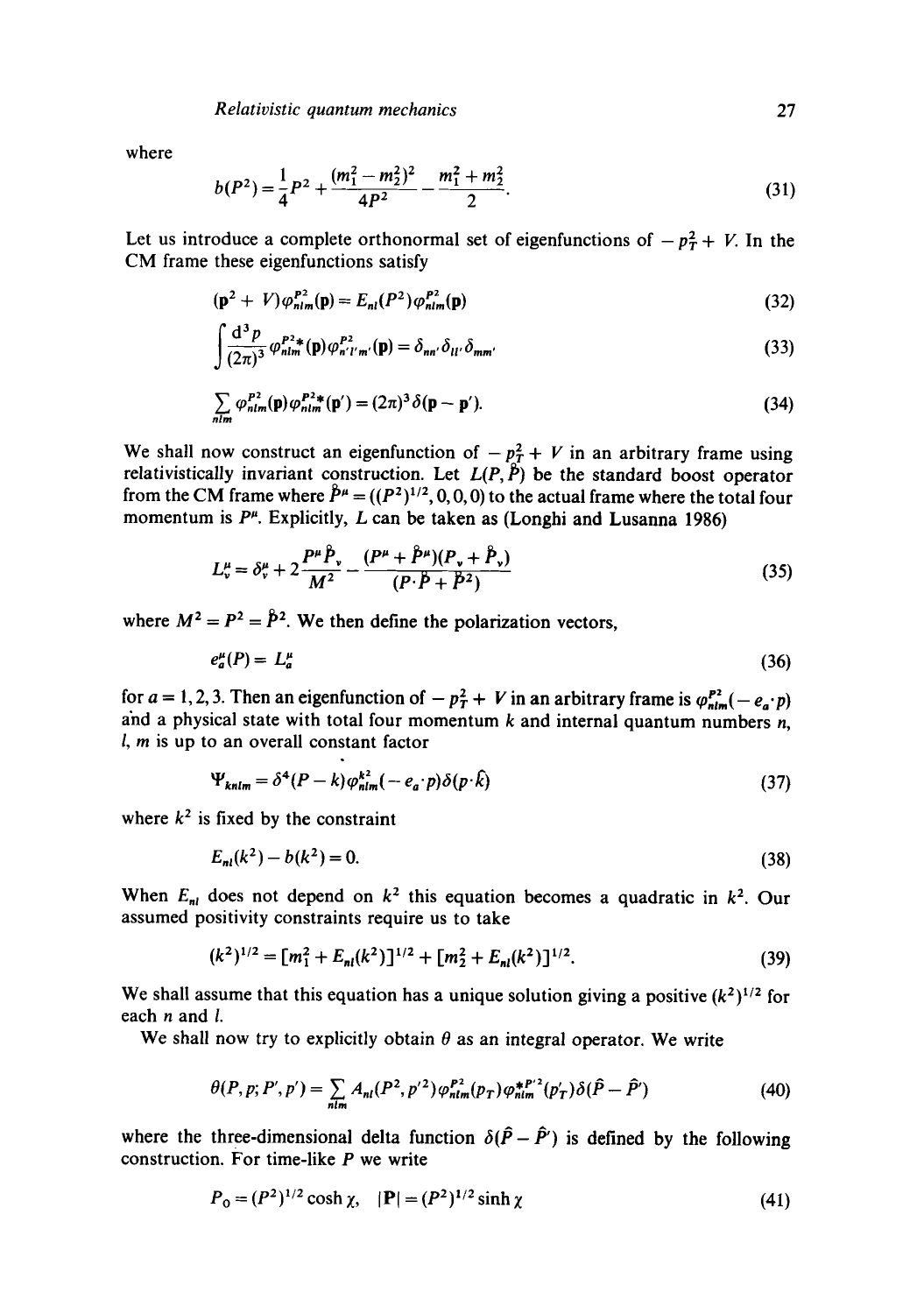with the components of P being obtained by the usual construction in terms of polar angles  $\theta$ ,  $\phi$ . We then find

$$
\mathrm{d}^4 P = \tfrac{1}{2} P^2 \, \mathrm{d} P^2 \, \mathrm{d} \hat{P} \tag{42}
$$

where

$$
d\hat{P} = \sinh^2 \chi \sin \theta \, d\chi \, d\theta \, d\phi. \tag{43}
$$

Consequently, we can write

$$
\delta(P - P') = \frac{2}{P^2} \delta(P^2 - P'^2) \delta(\hat{P} - \hat{P}').
$$
\n(44)

Let us now calculate

$$
\theta \Psi = \int \frac{\mathrm{d}^4 P' \mathrm{d}^4 p'}{(2\pi)^8} \theta(P, p; P', p') \Psi(P', p'). \tag{45}
$$

We use (33) in the convariant form

 $\mathbf{L}^{\text{max}}$ 

$$
\int \frac{\mathrm{d}^4 p'}{(2\pi)^3} \varphi_{n'l'm'}^{P'^2*} (p'_T) \varphi_{nlm}^{P'^2}(p'_T) \delta(p'\cdot \hat{P}') = \delta_{nn'} \delta_{ll'} \delta_{mm'}.
$$
\n(46)

**We get** 

$$
\theta \Psi = (2\pi)^{-5} \delta(\hat{P} - \hat{k}) A_{nl} (P^2, k^2) \varphi_{nlm}^{P^2}(p_T). \tag{47}
$$

We evaluate  $A_{nl}$  by using (5) to get

$$
A_{nl}(P^2, P'^2) = v_{nl}(P^2)v_{nl}(P'^2)
$$
\n(48)

where (a prime after a function denotes derivative with respect to its argument)

$$
v_{nl}(P^2) = 2(2\pi)^{3/2}(P^2)^{-1/4}|b'(P^2) - E'_{nl}(P^2)|^{1/2}.
$$
 (49)

We can then normalize (37). The normalized eigenfunctions are

$$
\tilde{\Psi}_{\text{knlm}}(P,p) = (32\pi^7)^{1/2} (k^2)^{1/4} |b'(k^2) - E'_{\text{nl}}(k^2)|^{-1/2}
$$
  
 
$$
\times \delta^4 (P-k) \varphi_{\text{nlm}}^{P^2}(-e_a(k)^. p) \delta(p \cdot \hat{k}). \tag{50}
$$

These satisfy

$$
((\tilde{\Psi}_{kn|m}, \tilde{\Psi}_{k'n'l'm'})) = \delta(\hat{k} - \hat{k}')\delta_{nn'}\delta_{ll'}\delta_{mm'}.
$$
\n(51)

The vector  $\tilde{\Psi}_{knlm}$  does not, strictly speaking, belong to H. Elements of H have the form

$$
\widetilde{\Psi} = \int \frac{d\widehat{k}}{(2\pi)^{3/2}} \sum_{nlm} g_{nlm}(\widehat{k}) \widetilde{\Psi}_{knlm}(P, p) \tag{52}
$$

with

$$
((\tilde{\Psi}, \tilde{\Psi})) = \int \frac{\mathrm{d}\hat{k}}{(2\pi)^3} \sum_{nlm} |g_{nlm}(\hat{k})|^2 < \infty. \tag{53}
$$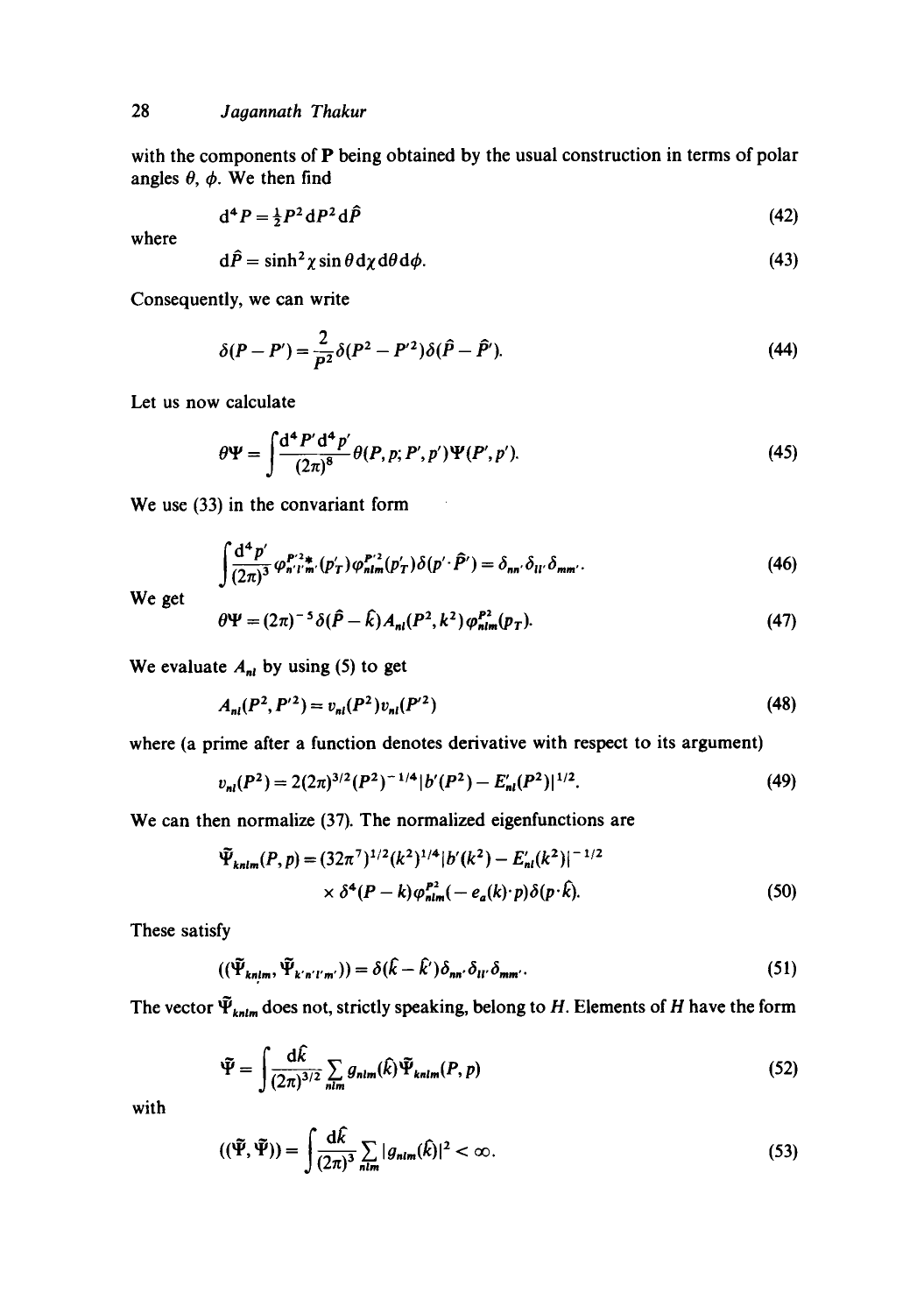### **4. Cauehy problem**

We have discussed so far the wavefunction in momentum representation. By the usual transformation theory we can obtain the wavefunction in coordinate space. For simplicity we consider the equal mass case when  $\alpha = \beta = 1/2$  in (26). In this section we shall denote the coordinates by  $x_1$ ,  $x_2$  with  $X = (1/2) (x_1 + x_2)$  and  $x = x_1 - x_2$ being conjugate to  $P$  and  $p$  respectively. The wavefunction in coordinate space corresponding to (52) is

$$
\tilde{\Psi}(x_1, x_2) = \int \frac{d\hat{k}}{(2\pi)^{3/2}} \sum_{nlm} g_{nlm}(\hat{k}) C(k_{nl}^2) \int \frac{d^4 P d^4 p}{(2\pi)^8} \exp(-i P \cdot X - i p \cdot x)
$$
  
 
$$
\times \delta(P - k) \delta(p \cdot \hat{P}) \varphi_{nlm}^{P2}(-e_a \cdot p). \tag{54}
$$

(We shall use the same letter to denote the same wavefunction in either coordinate or momentum representation). In (54) we have written

$$
C(k_{nl}^2) = (32\pi^7)^{1/2} (k_{nl}^2)^{1/4} |b'(k_{nl}^2) - E'_{nl}(k_{nl}^2)|^{-1/2}.
$$
 (55)

We define

$$
\int \frac{\mathrm{d}^4 p}{(2\pi)^3} \varphi_{\text{nlm}}^{k^2}(-e_a(k) \cdot p) \exp(-ip \cdot x) \delta(p \cdot \hat{k}) = \varphi_{\text{nlm}}^{k^2}(-e_a \cdot x). \tag{56}
$$

It is orthonormalized with

$$
\int d^4x \delta(k \cdot x) \varphi_{nlm}^* (-e_a \cdot x) \varphi_{n'l'm'} (-e_a \cdot x) = \delta_{nn'} \delta_{ll'} \delta_{mm'}
$$
 (57)

Thus

$$
\tilde{\Psi}(x_1, x_2) = \int \frac{d\hat{k}}{(2\pi)^{3/2}} \sum_{n \text{lim}} g_{nlm}(\hat{k}) C(k_{nl}^2) \frac{\exp(-ik \cdot X)}{(2\pi)^5} \varphi_{nlm}^{k^2}(-e_a(k) \cdot x). \tag{58}
$$

The Cauchy problem is the reconstruction of the full wave function  $\tilde{\Psi}(x_1, x_2)$  if  $\tilde{\Psi}$  is known at the instant  $x_1^0 = x_2^0 = 0$ , say. It has rightly been emphasized (Longhi and Lusanna 1986) that this is the key to the existence of dynamics in the true sense. The conclusion there was that Cauchy problem can be solved only in particular frames. This is not the case with the present theory and Cauchy problem is well posed as we now show. Let the wave function at  $x_1^0 = x_2^0 = 0$  be known to be  $\Phi(X, x)$ . Then

$$
\Phi(\mathbf{X}, \mathbf{x}) = \int \frac{d\hat{k}}{(2\pi)^{3/2}} \sum_{nlm} g_{nlm}(\hat{k}) C(k_{nl}^2) \frac{\exp(i\mathbf{k} \cdot \mathbf{X})}{(2\pi)^5} \varphi_{nlm}^{k^2}(\mathbf{e}_a \cdot \mathbf{x}). \tag{59}
$$

We Fourier transform both sides with respect to  $X$  and write

$$
\Phi(\mathbf{k}', \mathbf{x}) = \int dX \exp(-i\mathbf{k}' \cdot X) \Phi(X, \mathbf{x}). \tag{60}
$$

We also use

$$
\delta^3(\mathbf{P} - \mathbf{k}) = \frac{1}{\omega k^2} \delta(\hat{P} - \hat{k})
$$
\n(61)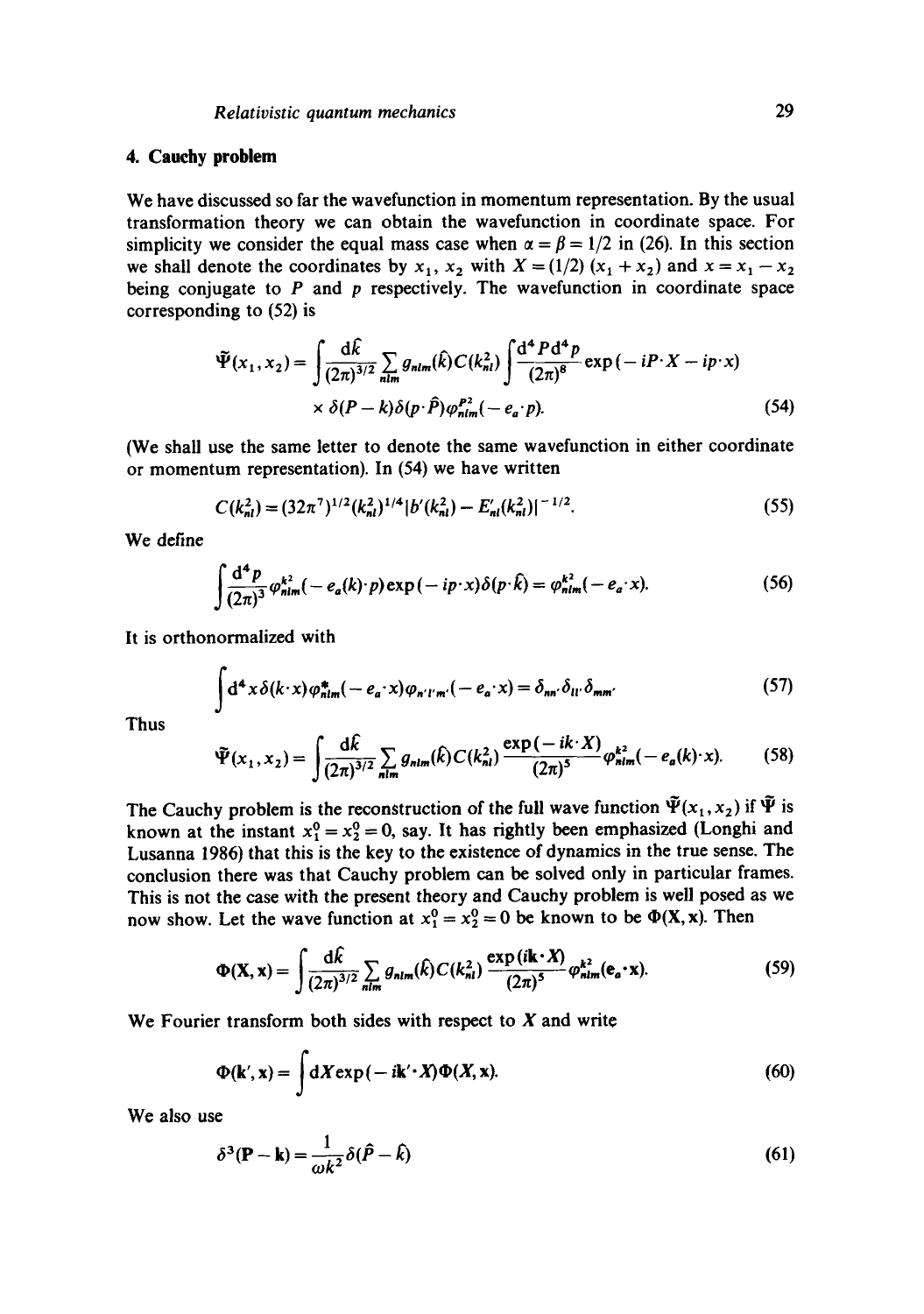where  $\omega = k^0 = (k^2 + k^2)^{1/2}$ . We then get

$$
\Phi(\mathbf{k}, \mathbf{x}) = \frac{1}{(2\pi)^{7/2}} \sum_{nlm} g_{nlm}(\hat{k}) C(k_{nl}^2) \frac{1}{\omega_{nl} k_{nl}^2} \varphi_{nlm}(\mathbf{e}_a(\mathbf{k}) \cdot \mathbf{x}). \tag{62}
$$

Finally, we use

$$
\int d^3 x \, \varphi_{n'l'm'}^*(\mathbf{e}_a \cdot \mathbf{x}) \, \varphi_{nlm}(\mathbf{e}_a \cdot \mathbf{x}) = \frac{1}{|\det e_a^b|} \, \delta_{nn'} \, \delta_{ll'} \, \delta_{mm'} \tag{63}
$$

to get  $g_{nlm}$  and the reconstruct  $\Psi(x_1, x_2)$ . We have thus established that the knowledge of  $\Psi(x_1, x_2)$  at the instant  $x_1^0 = x_2^0 = 0$  allows one to construct the full wavefunction at all times.

### **5. Scattering matrix**

In setting up the constraint, eq. (1), we assumed it (and hence the interaction  $V_a$ ) to be Hermitian. This is necessary for the present formalism because the integrals such as the one occurring in (5) are unlikely, without further restrictions, to exist for non-Hermitian constraints. We would now show that a Hermitian  $V_a$  leads, at least for two bodies, to a unitary S-matrix. This simple result is not obvious by nonrelativistic intuition because the relativistic potential  $V_a$  also depends on total four-momentum squared. Also, we shall show that as in nonrelativistic mechanics and unlike in field theory, scattering takes place only via positive energy intermediate states, a result that remains valid when spin is included.

Let us go back to (1) and (27). We look for a solution of the equations

$$
(m_1^2 - p_1^2 + V)\Psi = 0 \tag{64}
$$

$$
(m_{\alpha}^2 - p_2^2 + V)\Psi = 0. \tag{65}
$$

Equation (64) can be converted into an integral equation (in coordinate space)

$$
\Psi = \Psi_0 + \frac{1}{p_1^2 - m_1^2 + i\varepsilon} V \Psi \tag{66}
$$

where  $\Psi_0$  is the free particle wave function and (65) is equivalent to the differential equation

$$
(m_1^2 - p_1^2 - m_2^2 + p_2^2)\Psi = 0. \tag{67}
$$

Although the Green's function in front of  $V$  in (66) looks like the Feynman prescription, it is different in actuality because the negative energy pole does not contribute to scattering. To see this note that with V defined by (27)  $p_1 \cdot \hat{P}$  and  $p_2 \cdot \hat{P}$  both commute with  $V$  and are, therefore, constants of motion. Since these are positive for the incident wavefunction  $\Psi_0$  which obeys (64) and (65) with  $V = 0$ , they remain positive after scattering and the negative energy pole cannot contribute. Let us write (66) as

$$
\Psi(\alpha) = \Psi_0(\alpha) + \frac{\exp(-i\alpha(p_1^2 - m_1^2 + i\epsilon))}{p_1^2 - m_1^2 + i\epsilon} V\Psi
$$
\n(68)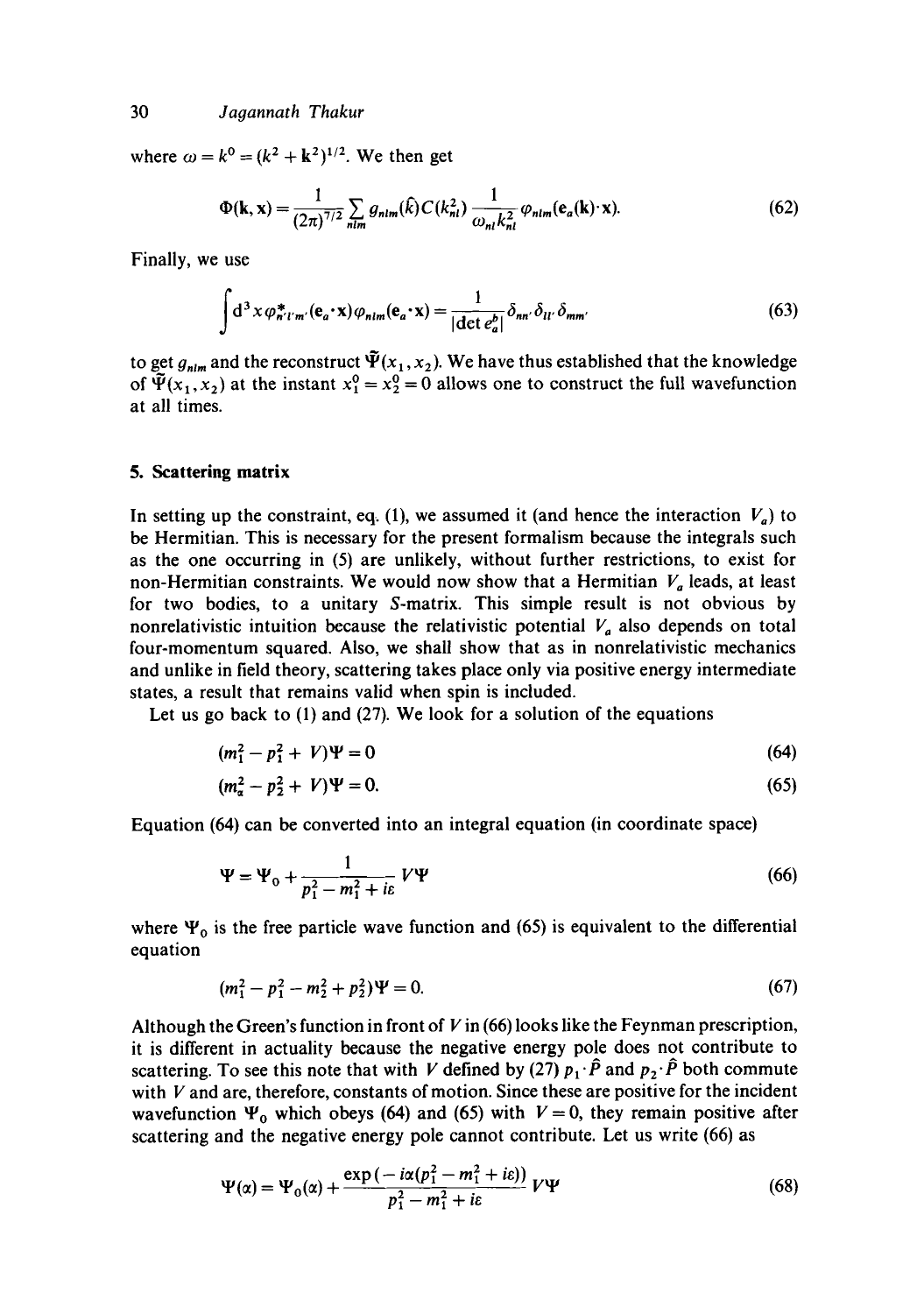where we shall write

$$
f(\alpha) = \exp(-i\alpha(p_1^2 - m_1^2)) f \exp(i\alpha(p_1^2 - m_1^2))
$$
 (69)

for an operator  $f$  and

$$
\Phi(\alpha) = \exp(-i\alpha(p_1^2 - m_1^2))\Phi \tag{70}
$$

for a wavefunction. Thus we get

$$
\Psi(\alpha) = \Psi_0 - i \int_{-\infty}^{\alpha} d\alpha' \exp(-i\alpha' (p_1^2 - m_1^2 + i\epsilon)) V \Psi.
$$
 (71)

Equation (71) can be written as the integral equation

$$
\Psi(\alpha) = \Psi_0 - i \int_{-\infty}^{\alpha} d\alpha' V(\alpha') \Psi(\alpha'). \tag{72}
$$

This representation shows that  $\Psi(-\infty) = \Psi_0$  and  $\Psi(\infty) = S\Psi_0$  are both free particle states and gives the S matrix in the interaction representation

$$
S = 1 - i \int_{-\infty}^{\infty} d\alpha' V(\alpha') + (-i)^2 \int_{-\infty}^{\infty} d\alpha' \int_{-\infty}^{\alpha'} d\alpha'' V(\alpha') V(\alpha'') + \cdots \qquad (73)
$$

It shows that (a) the S-matrix is unitary if  $V$  is Hermitian (b) the S-matrix is free particle gauge invariant so that the elements of the S-matrix with respect to free particle states can be defined by the method of  $(7)$  and  $(8)$ . There is no reason, however, to expect the S-matrix restricted to the sector of a fixed number of particles to be unitary in the relativistic domain because of the possibility of production and annihilation processes, but this case is excluded from the domain of the present theory.

### **6. A spin-l/2 and spin-0 particle**

For a spin-l/2 particle we adopt the Dirac trick of taking the square root of the spin-0 constraint. Thus we choose the free particle constraint to be

$$
D_1 = \gamma_5 (m_1 - \gamma \cdot p_1). \tag{74}
$$

The overall sign is arbitrary and meaningless but the sign in front of  $\gamma \cdot p_1$  is conventional for particles. (It will be a plus sign for antiparticles). Notice that  $D_1$  is neither Hermitian nor skew-Hermitian but satisfies

$$
(i\beta\gamma_5)D_1 = -D_1^{\dagger}(i\beta\gamma_5). \tag{75}
$$

Thus  $D_1$  is skew-Hermitian for indefinite metric  $i\beta\gamma_5$ . But  $i\beta\gamma_5$  is not suitable at all as a metric operator as  $\bar{u}(p)i\gamma_5u(p)$  vanishes. For this reason we shall assume that gauge transformations are generated by  $D_1^2$  and  $D_1$  merely restricts the initial states. In the presence of interaction the modified constraint is taken to be

$$
\mathscr{D}_1 = \gamma_5 \bigg( m_1 - \gamma \cdot p_1 + \sum \bigg) \tag{76}
$$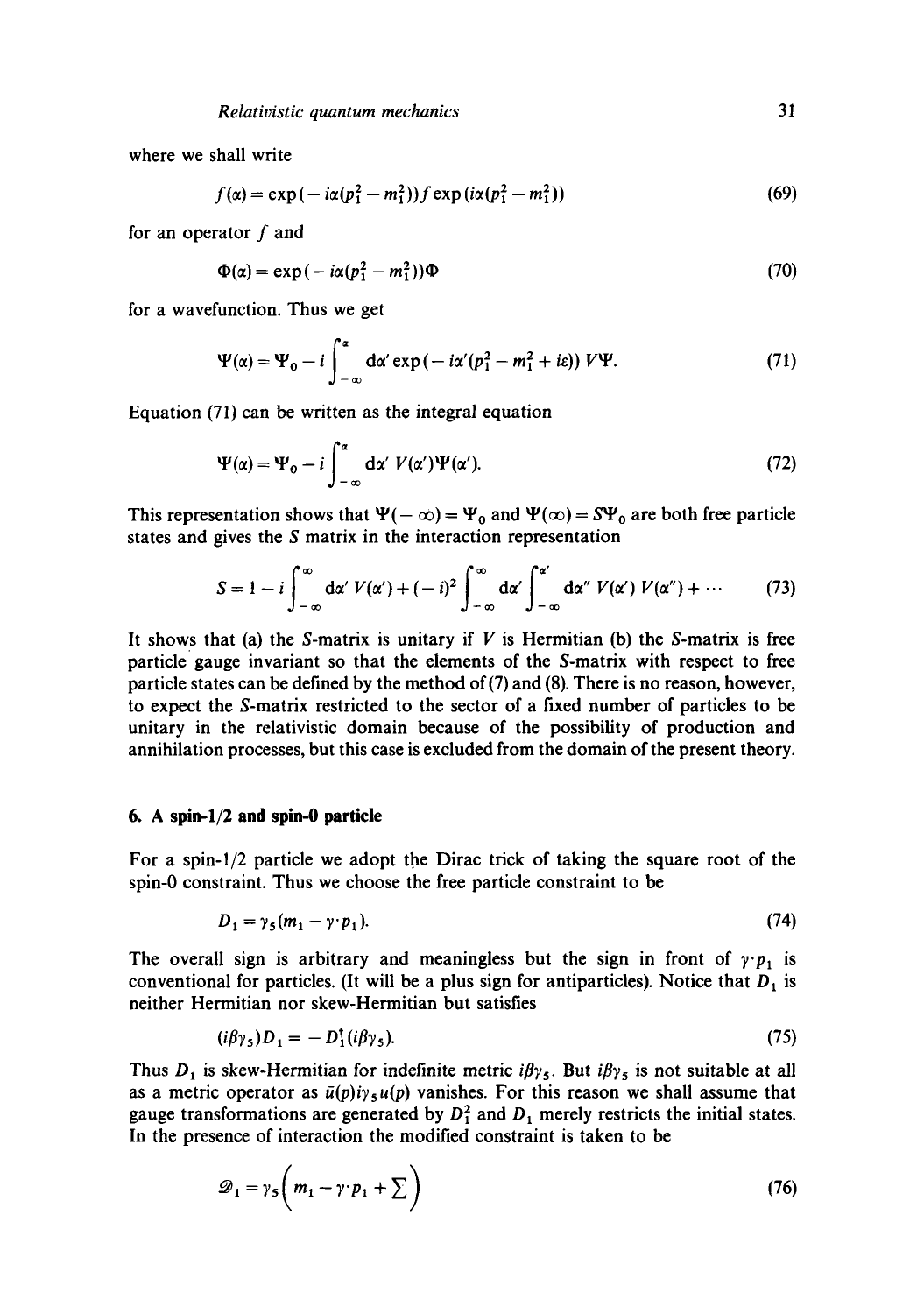where  $\Sigma$  is Poincare invariant and satisfies

$$
\left[\sum_{i} p_1^2 - p_2^2\right] = 0. \tag{77}
$$

We take the other constraint to be

$$
K_2 = m_2^2 - p_2^2 - m_1^2 + p_1^2 + \mathcal{D}_1^2. \tag{78}
$$

Obviously

$$
[K_2, \mathcal{D}_1] = 0 \tag{79}
$$

We now consider the different issues separately

### 6.1 *The S-matrix*

The integral equation for the physical wavefunction is

$$
\Psi = \Psi_0 + \frac{(m_1 + \gamma \cdot p_1)}{p_1^2 - m_1^2 + i\epsilon} \sum \Psi
$$
\n(80)

With

$$
(m_1^2 - p_1^2 - m_2^2 + p_2^2)\Psi = 0. \tag{81}
$$

Comparing (80) with (66) and following the same reasoning as in  $\S 5$  we get the S-matrix

$$
S = 1 - i \int_{-\infty}^{\infty} d\alpha' (m_1 + \gamma \cdot p_1) \sum(\alpha') \newline + (-i)^2 \int_{-\infty}^{\infty} d\alpha' \int_{-\infty}^{\alpha'} d\alpha'' (m_1 + \gamma \cdot p_1) \sum(\alpha') (m_1 + \gamma \cdot p_1) \sum(\alpha'') + \cdots
$$
\n(82)

Because of the appearance of what is obviously a projection operator, scattering takes place only through positive energy spinor states. For this reason it is sufficient to consider, as is well-known, no more than two form factors in  $\Sigma$ .

#### 6.2 *Scalar product*

Our next task is to define a relativistically invariant positive definite scalar product. We first consider free particles. We define the usual boost matrix, denoted here by  $A$ , by

$$
A = A(\mathbf{P}) = \frac{1}{\sqrt{2M(E+M)}} (P \cdot \gamma \gamma_0 + M), \tag{83}
$$

where  $M = (P^2)^{1/2}$ ,  $E = (P^2 + M^2)^{1/2}$ . We find

$$
D_1 = A\gamma_5 \beta (m_1 \beta + \alpha \cdot \hat{\mathbf{p}}_1 - \hat{\mathbf{p}}_{10}) A^{-1}
$$
\n(84)

where  $\hat{p}_{10} = p_1 \cdot \hat{P}$  and  $\hat{p}_1$  is the momentum of the first particle in the CM frame. The free particle wavefunctions which are momentum eigenstates have the form

$$
\Psi_{k,q,\lambda}(P,p) = 16\pi^5 (k^2)^{1/4} |b'(k^2)|^{-1/2}
$$
  
 
$$
\times \delta(P-k) (E_q/m_1)^{-1/2} \delta(p_T-q) \delta(p \cdot k) Au_\lambda(\hat{\mathbf{q}})
$$
 (85)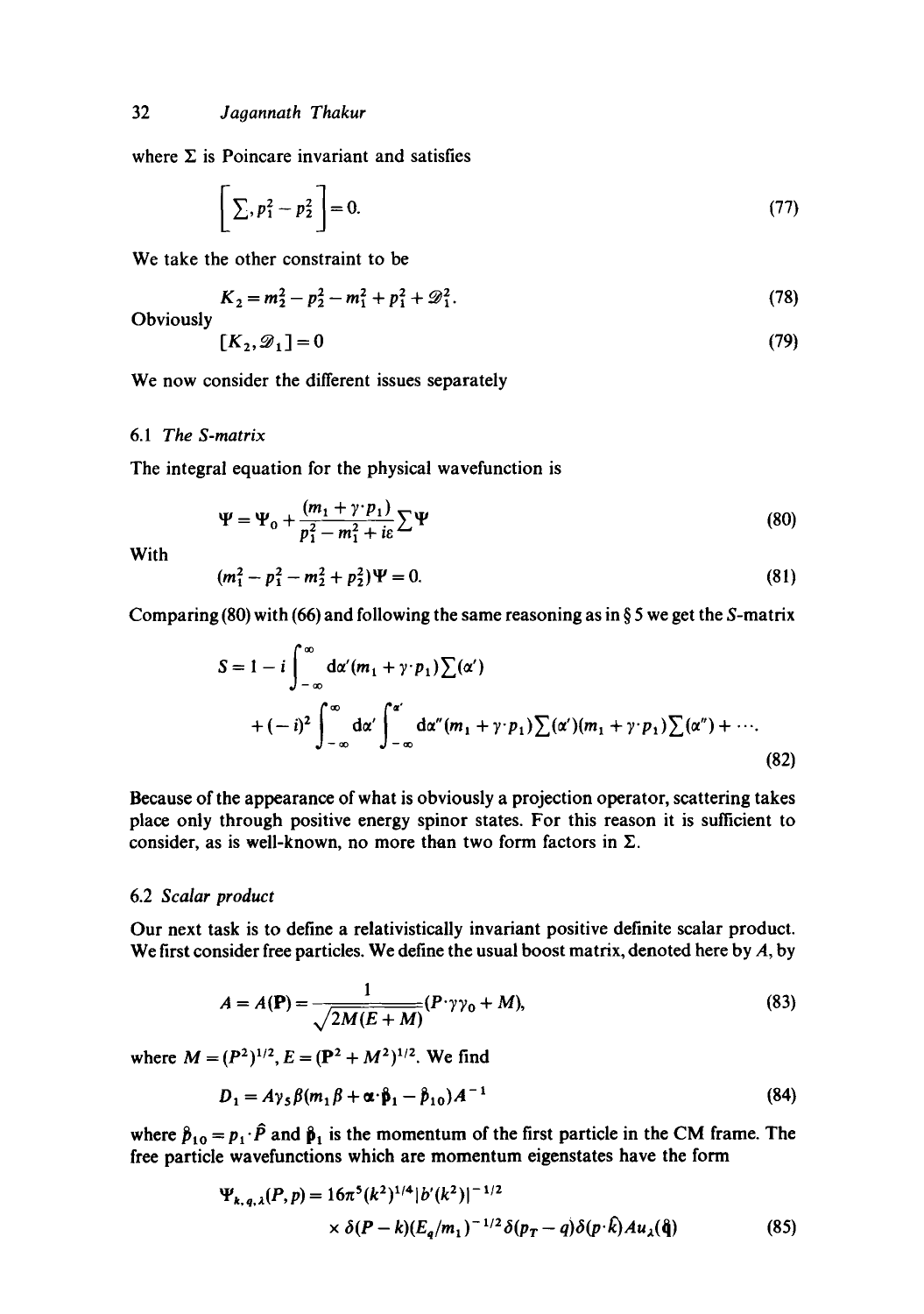where  $\lambda = \pm \frac{1}{2}$  is a spin or helicity label. We take the metric operator to be

$$
\eta = (AA^+)^{-1} \theta_0 \tag{86}
$$

where  $\theta_0$  is the metric operator for free spinless particles (cf. eq. 40)

$$
\langle P, p | \theta_0 | P', p' \rangle = 4(2\pi)^6 |b'(P^2)|^{1/2} |b'(P^2)|^{1/2}
$$
  
 
$$
\times (P^2 P'^2)^{-1/4} \delta(p_T - p'_T) \delta(\hat{P} - \hat{P}'). \tag{87}
$$

We easily check that

$$
((\Psi_{k',q',\lambda'}, \Psi_{k,q,\lambda})) = (\Psi_{k',q',\lambda'}, \eta \Psi_{k,q,\lambda}) = \delta(\hat{k} - \hat{k}')\delta^3(q_T - q'_T)\delta_{\lambda \lambda'} \tag{88}
$$

(The delta function involving q is three-dimensional because q has only three independent components  $(q \cdot k = q' \cdot k' = 0)$ .

### 6.3 *Hermiticity*

We write the full constraint (76) as in (84). We get

$$
\mathcal{D}_1 = A\gamma_5 \beta (m_1 \beta + \alpha \beta_1 + \sigma - \beta_{10}) A^{-1}
$$
\n(89)

i.e. we have written, by definition of  $\sigma, \gamma_5 \Sigma = A \gamma_5 \beta \sigma A^{-1}$ . Let us write  $\sigma = \sigma_+ + \sigma_$ where

$$
[\sigma_+,\beta\gamma_5]=0\tag{90}
$$

$$
\{\sigma_-,\beta\gamma_5\}=0.\tag{91}
$$

Squaring (89), we get

$$
\mathcal{D}_1^2 = A [(m_1 \beta + \alpha_1 \cdot \hat{\beta}_1 + \sigma_-)^2 - [\sigma_+, m_1 \beta
$$
  
+  $\alpha \cdot \hat{\beta}_1 + \sigma_- ] - (\hat{\beta}_{10} - \sigma_+)^2] A^{-1}.$  (92)

This is pseudo-Hermitian if (1)  $\sigma_{+} = 0$ , (ii)  $\sigma_{-}$  is Hermitian. A possible form for  $\Sigma$  is

$$
\sum = V_0 - \{V_1, \gamma \cdot p_T\} \tag{93}
$$

$$
\sigma = \beta V_0 + \{V_1, \alpha \cdot \beta\} \tag{94}
$$

where  $V_0$  and  $V_1$  are Hermitian scalar form factors which are identities in the spinor space.

#### 6.4 *Space inversion*

For free particles, the space inverted constraint is

$$
(D_1)_P = A(-P)\gamma_5(m_1 - \beta\alpha \cdot \hat{\mathbf{p}}_1 - \beta\beta_{10})A^{-1}(-P). \tag{95}
$$

We see that with

$$
\mathscr{P} = A(\mathbf{P})\beta A^{-1}(-\mathbf{P})\tag{96}
$$

we find

$$
\mathcal{P}(D_1)_P \mathcal{P}^{-1} = -D_1. \tag{97}
$$

Under space inversion the interaction potential transforms as

$$
\gamma_{\mathsf{S}} \sum \rightarrow A(-\mathbf{P}) \gamma_{\mathsf{S}} \left[ V_{0} - \{ V_{1}, \beta \alpha \cdot \hat{\mathbf{p}} \} \right] A^{-1}(-\mathbf{P}) \equiv \left( \gamma_{\mathsf{S}} \sum \right)_{\mathbf{P}}.
$$
 (98)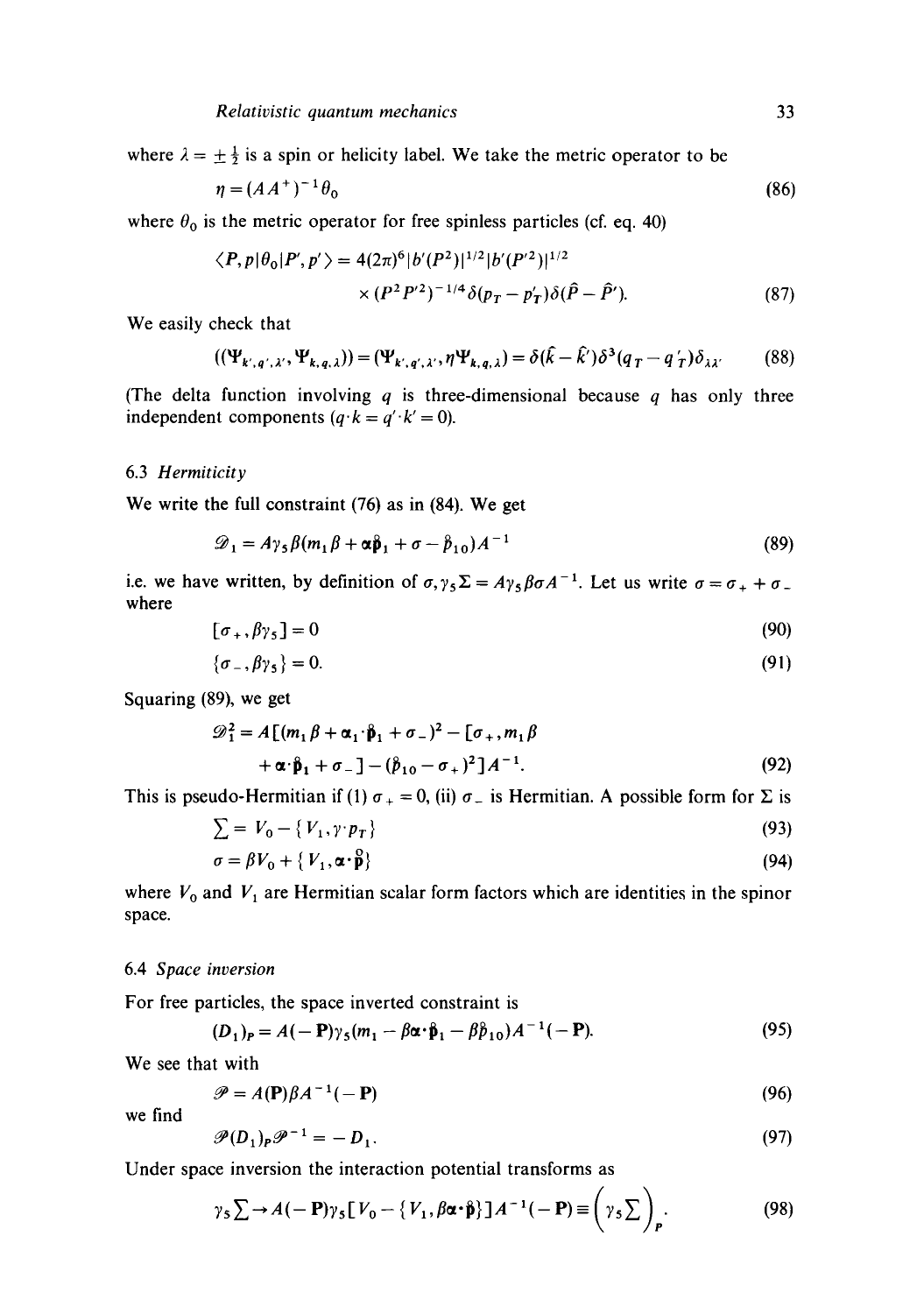Indeed we find

$$
\mathscr{P}\left(\gamma_5 \sum\right)_P \mathscr{P}^{-1} = -\gamma_5 \sum. \tag{99}
$$

#### 6.5 *Time reversal*

For free particles, under time reversal, which must be an antilinear operation, we have

$$
D_1 \to (D_1)_T = A^*(-\mathbf{P})\gamma_5(m_1 - \beta \alpha^* \cdot \hat{\mathbf{p}}_1 - \beta \hat{\mathbf{p}}_{10})A^{*-1}(-\mathbf{P})
$$
(100)

where it is understood that we are working in a representation in which  $\beta$  and  $\gamma_5$  are real. We look for an operator  $T$  such that

$$
T(D_1)_T T^{-1} = (+ \text{ or } -)D_1 \tag{101}
$$

we find

$$
T = A(\mathbf{P})(i\sigma_y)A^{*-1}(-\mathbf{P})
$$
\n(102)

and with this **T,** 

$$
T(D_1)_T T^{-1} = D_1. \tag{103}
$$

Considering now the case of interacting particles we can check that time reversal invariance requires  $V_0$  and  $V_1$  in (94) to be real.

### **7. Two spin-l/2 particles**

The constraint formalism acquires its full complexity when one considers two interacting spin- $1/2$  particles. We begin by writing the constraint for free spin- $1/2$ particles.

$$
D_1 = \gamma_{51}(m_1 - \gamma_1 \cdot p_1) \tag{104}
$$

$$
D_2 = \gamma_{52}(m_2 - \gamma_2 \cdot p_2). \tag{105}
$$

There are two distinct general ways of generating commuting constraints by operations performed on free particle constraints. One is the canonical flow, this would lead to unitarily equivalent constraints and hence to no scattering. We do not consider this. The other is an anticanonical flow which we define by

$$
\frac{\mathrm{d}\mathcal{D}_1}{\mathrm{d}\lambda} = \{X, \mathcal{D}_2\} \tag{106}
$$

$$
\frac{d\mathcal{D}_2}{d\lambda} = \{X, \mathcal{D}_1\}
$$
 (107)

where  $\lambda$  is a parameter denoting the strength of interaction ( $\lambda = 0$  means free particle) and X is a  $\lambda$ -independent manifestly covariant kernel. From (106) and (107) we see that

$$
\frac{\mathrm{d}}{\mathrm{d}\lambda}[\mathcal{D}_1, \mathcal{D}_2] = [\mathcal{D}_1^2 - \mathcal{D}_2^2, X]. \tag{108}
$$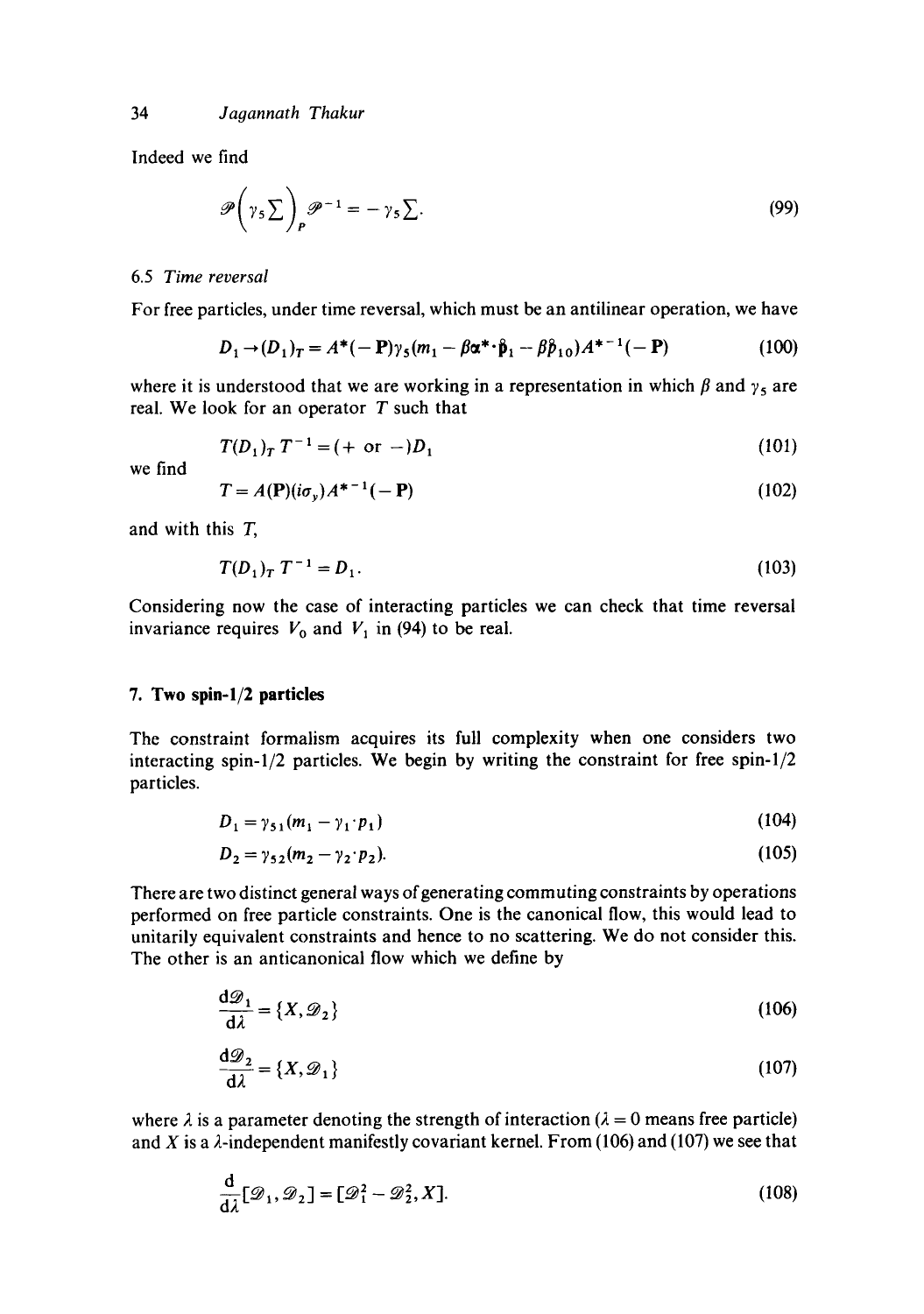Let  $D_a = \mathcal{D}_a$  for  $\lambda = 0$  and let us assume that

$$
[D_1^2 - D_2^2, X] = [p_2^2 - p_1^2, X] = 0
$$
\n(109)

finally

$$
\frac{\mathrm{d}}{\mathrm{d}\lambda}[\mathscr{D}_1^2 - \mathscr{D}_2^2] = \{[\mathscr{D}_1, \mathscr{D}_2], X\}.
$$
\n(110)

Equations (108) and (110) together show that  $[2, 2, 2]$  obeys a second order differential equation and, therefore, vanishes because the solution of a second order differential equation vanishes identically everywhere if it vanishes, together with its derivative, at any point. Actually (106) and (107) can be solved directly by forming sums and differences and integrating the resulting first order differential equation. Finally, putting  $\lambda = 1$ , we get

$$
2\mathcal{D}_1 = e^X (D_1 + D_2) e^X + e^{-X} (D_1 - D_2) e^{-X}
$$
\n(111)

$$
2\mathcal{D}_2 = e^X (D_1 + D_2) e^X - e^{-X} (D_1 - D_2) e^{-X}.
$$
 (112)

The physical wavefunction satisfies

$$
(D_1 + D_2)e^x \Psi = 0 \tag{113}
$$

$$
(D_1 - D_2)e^{-X}\Psi = 0. \t(114)
$$

These are equivalent to

$$
(D_1 \cosh X + D_2 \sinh X)\Psi = 0
$$
\n(115)

$$
(D_1 \sinh X + D_2 \cosh X)\Psi = 0 \tag{116}
$$

or defining  $\Phi = \cosh X \Psi$ , we get

$$
(D_1 + D_2 \tanh X)\Phi = 0\tag{117}
$$

$$
(D_1 \tanh X + D_2)\Phi = 0. \tag{118}
$$

Notice the hyperbolic tangent appearing in front of  $X$ . The effective interaction is automatically bounded if  $X$  is real. Otherwise this equation bears some resemblance to equations for two spin-l/2 particles considered by Sazdjian (Sazdjian 1986).

# *7.1 The S-matrix*

We write (117) and (118) as the integral equation

$$
\Phi = \Phi_0 + \frac{D_1 D_2}{p_1^2 - m_1^2 + i\epsilon} \tanh X \Phi
$$
\n(119)

and the differential equation

$$
(D_1^2 - D_2^2)\Phi = 0.\t(120)
$$

Comparing with the spinless case, we see that this leads to the S-matrix

$$
S = 1 - i \int_{-\infty}^{\infty} d\alpha'_1(m_1 + \gamma_1 \cdot p_1)(m_2 + \gamma_2 \cdot p_2)\gamma_{51}\gamma_{52} \tanh X(\alpha'_1)
$$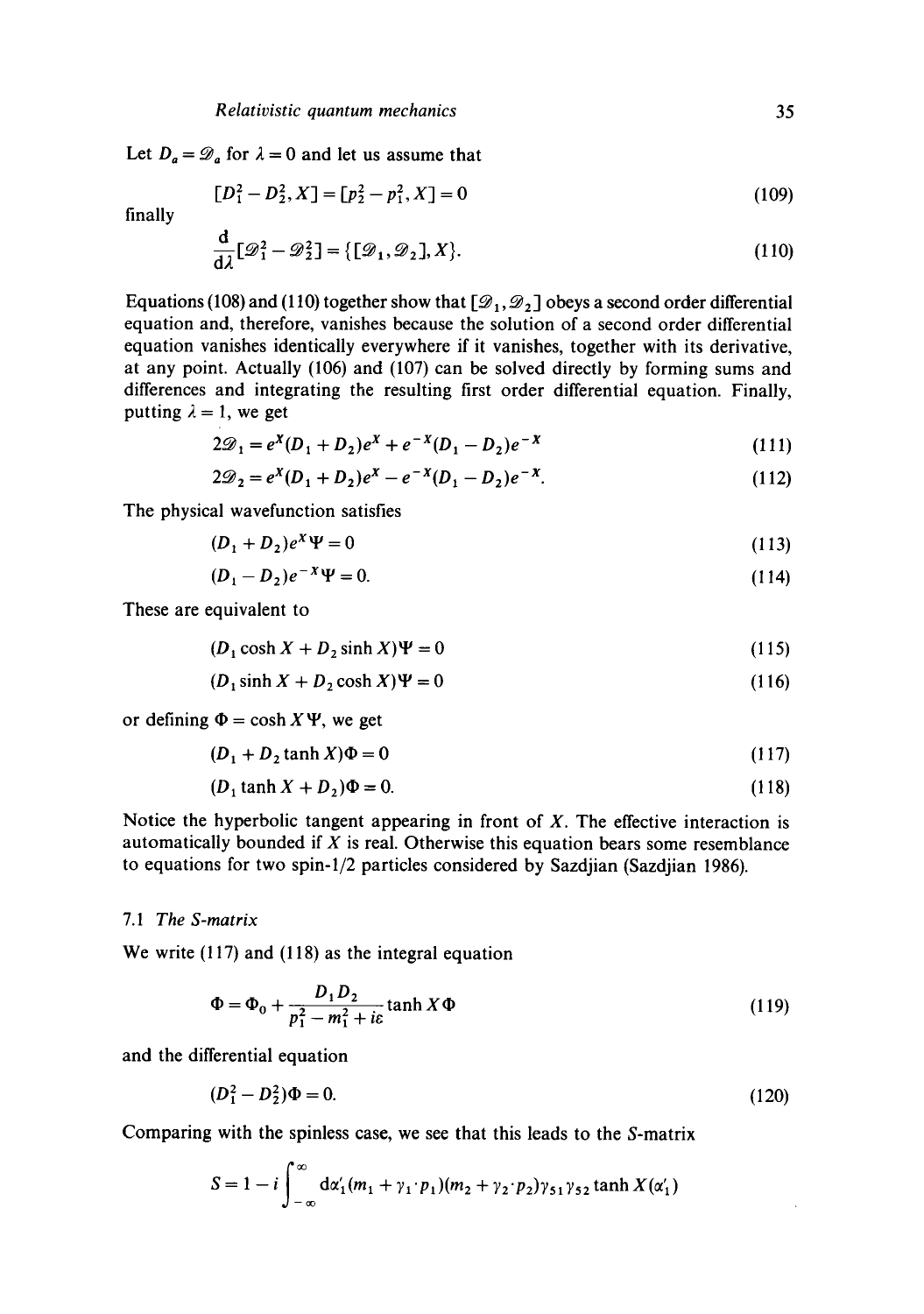36 *Jagannath Thakur* 

+ 
$$
(-i)^2 \int_{-\infty}^{\infty} d\alpha'_1 \int_{-\infty}^{\alpha'_1} d\alpha''_1(m_1 + \gamma_1 \cdot p_1)(m_2 + \gamma_2 \cdot p_2) \gamma_{51} \gamma_{52}
$$
  
×  $\tanh X(\alpha'_1)(m_1 + \gamma_1 \cdot p_1)(m_2 + \gamma_2 \cdot p_2) \gamma_{51} \gamma_{52} \tanh X(\alpha''_1) + \cdots$  (121)

We see that contribution to the S-matrix arises only from positive energy spinor states.

#### 7.2 *Herrniticity*

We rewrite (111) and (112) as

$$
\mathcal{D}_1 = \cosh X D_1 \cosh X + \sinh X D_1 \sinh X + \cosh X D_2 \sinh X
$$
  
+ sinh X D<sub>2</sub> cosh X (122)

and similarly for  $\mathcal{D}_2$ . We write

$$
D_1 = A(\mathbf{P})\gamma_{51}\beta_1(m_1\beta_1 + \alpha_1 \cdot \hat{\mathbf{p}}_1 - \hat{p}_{10})A^{-1}(\mathbf{P})
$$
\n(123)

where in this section

$$
A(\mathbf{P}) = A_1(\mathbf{P})A_2(\mathbf{P})
$$
\n<sup>(124)</sup>

and similarly for  $D_2$ . If we write

$$
\mathcal{D}_1 = A\gamma_{51}\beta_1(m_1\beta_1 + \alpha_1 \cdot \hat{\mathbf{p}}_1 - \hat{\mathbf{p}}_{10} + Z_1)A^{-1} \tag{125}
$$

then  $\mathscr{D}_1^2$  is seen to be pseudo-Hermitian (i.e.  $A^{-1}\mathscr{D}_1^2A$  is Hermitian) if (i)  $Z_1\gamma_{51}\beta_1 =$  $-\gamma_{51}\beta_1Z_1$  and (ii)  $Z_1$  is Hermitian. Let us now look for sufficient conditions on X that ensure the pseudo-Hermiticity of  $\mathscr{D}_1^2$ . Let

$$
X = A(\mathbf{P})\gamma_{51}\gamma_{52}\beta_1\beta_2 \;YA^{-1}(\mathbf{P}) \tag{126}
$$

and let

$$
\{Y, \gamma_{51}\beta_1\} = \{Y, \gamma_{52}\beta_2\} = 0. \tag{127}
$$

This ensures

$$
[Y_{1}Y_{51}\beta_{1}Y_{52}\beta_{2}] = 0 \tag{128}
$$

and

$$
[Y^2, \gamma_{51}\beta_1] = [Y^2, \gamma_{52}\beta_2] = 0 \tag{129}
$$

we then get on working out (122)

$$
\mathcal{D}_1 = A\gamma_{51}\beta_1 \left[\cosh Y(m_1\beta_1 + \alpha_1 \cdot \hat{\mathbf{p}}_1)\cosh Y\right] + \sinh Y(m_1\beta_1 + \alpha_1 \cdot \hat{\mathbf{p}}_1)\sinh Y - \hat{p}_{10} + \sinh Y(m_2\beta_2 + \alpha_2 \cdot \hat{\mathbf{p}}_2)\cosh Y + \cosh Y(m_2\beta_2 + \alpha_2 \cdot \hat{\mathbf{p}}_2)\sinh Y]A^{-1}.
$$
 (130)

This has the right form (cf.  $(125)$ ) if Y is Hermitian. We shall call a constraint like (130) Dirac form of constraint. There is another form of constraint which we call Schrödinger-Pauli form of constraint in which with the help of projection operator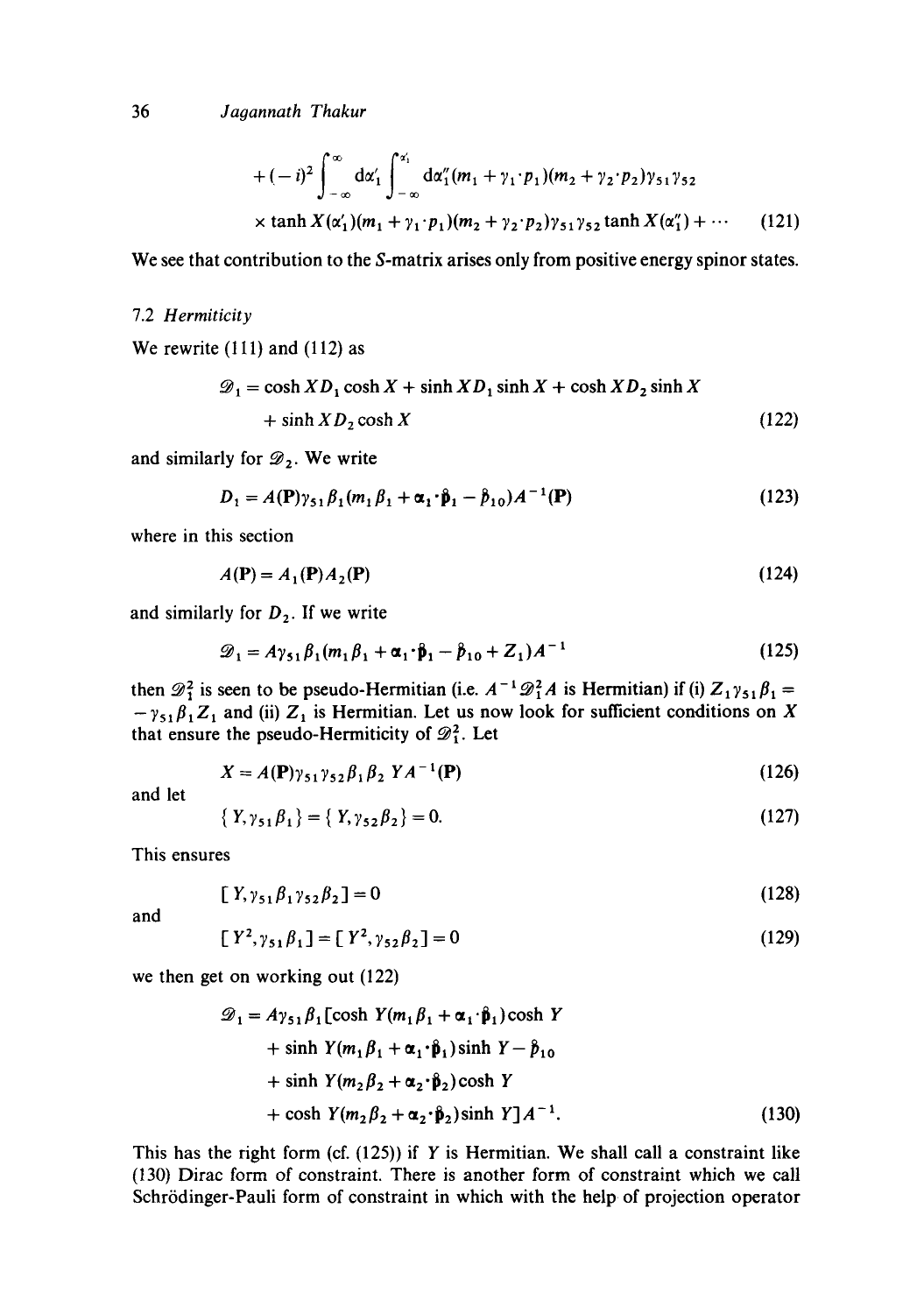Table 1. Six suggested forms of invariant interaction terms in the kernel X. The form factors  $U_1$  through  $U<sub>6</sub>$  are Hermitian and real. Both space inversion and time reversal invariance are valid. For identical particles only the symmetrical combination of (5) and (6) can occur,  $l_{\mu\nu}$  is the covariant generalization of orbital angular momentum operator.

| Number | X                                                                    |                                             |
|--------|----------------------------------------------------------------------|---------------------------------------------|
|        | $U_1 \gamma_{51} \gamma_{52}$                                        | $U, \beta, \beta,$                          |
| 2      | $U_2 \gamma_{51} \gamma_{52} \gamma_1^{\mu} \gamma_2 \gamma_4$       | $-U$ , $\alpha$ , $\alpha$                  |
| 3      | $U_3 \gamma_{51} \gamma_{52} \sigma_{1T}^{\mu\nu} \sigma_{2T\mu\nu}$ | $2U_1\beta_1\beta_2\sigma_1\sigma_2$        |
|        | $U_A \gamma_1 \cdot \hat{P} \gamma_2 \cdot \hat{P}$                  | $U_4 \gamma_{51} \gamma_{52}$               |
| 5      | $U_5 \gamma_{51} \gamma_{52} \sigma_{1\mu\nu} l^{\mu\nu}$            | $2U_5\beta_1\beta_2\sigma_1\cdot$           |
|        | $U_6 \gamma_{51} \gamma_{52} \sigma_{2\mu\nu} l^{\mu\nu}$            | $2U_6\beta_1\beta_2\sigma_2\cdot\mathbf{I}$ |

 $(1 + \beta_1)(1 + \beta_2)/4$  in the Foldy-Wouthuysen representation we ensure  $X^2 = 0$ . This form may be more convenient for purely phenomenological applications because in this form the spin is decoupled from dynamics. Since the most general scattering amplitude with space inversion and time reversal invariance contains six independent invariant forms, we need the same number of terms in constructing  $X$ . A possible choice for these six invariant terms in  $X$  is given in table 1.

#### 7.3 *Space inversion*

For free particles, under space inversion  $D_1 \rightarrow (D_1)_P$  when  $(D_1)_P$  is obtained by changing the sign of all three momenta. It is easy to check that

$$
\mathcal{P}(D_i)\mathcal{P}^{-1} = -D_i \tag{131}
$$

if

$$
\mathscr{P} = A(\mathbf{P})\beta_1\beta_2A^{-1}(-\mathbf{P}).\tag{132}
$$

A sufficient condition for space inversion invariance in the presence of interaction is then

$$
\beta_1 \beta_2 Y = Y \beta_1 \beta_2. \tag{133}
$$

#### 7.4 *Time reversal .*

We get the time reversed constraint  $(D_i)_T$  for free particles by changing the sign of all three momentd and taking the complex conjugate of the gamma matrices occurring in it. We look for an operator  $T$  such that

$$
T(D_i)_T T^{-1} = D_i.
$$
 (134)

We find

$$
T = A(\mathbf{P})i\sigma_{1y}i\sigma_{2y}A^{*-1}(-\mathbf{P})
$$
\n(135)

in the representation in which  $\beta_i, \gamma_{5i}$  are real. A sufficient condition for time reversal invariance m the presence of interaction is

$$
T(Y)_T T^{-1} = Y.
$$
 (136)